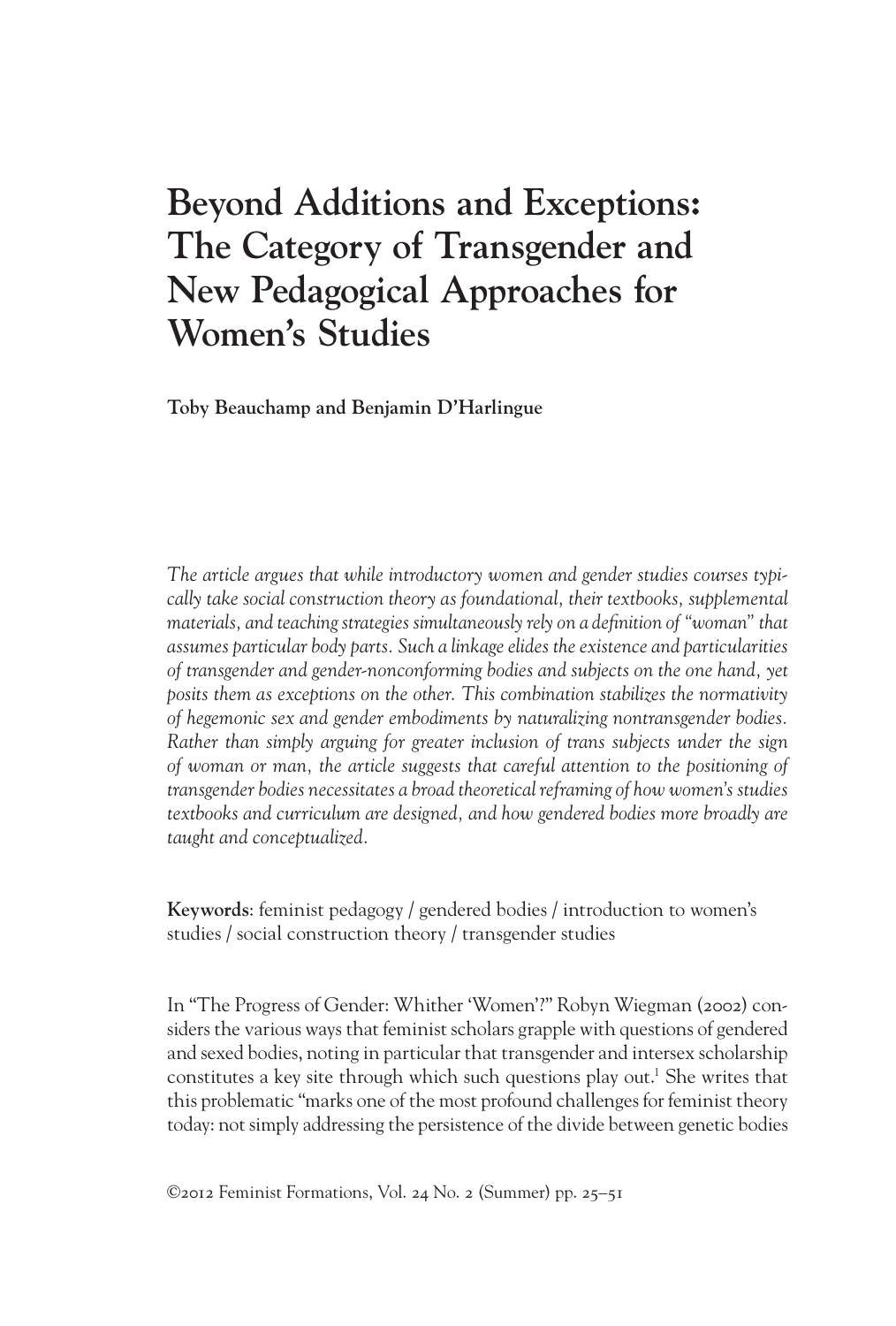and discursive gender, but offering a political analysis of the socially constructed affiliations between the two"  $(125)^2$ . The challenge that Wiegman describes for feminist scholarship proves similarly complex for feminist pedagogy: Can women's studies' earlier failures to consider transgender studies' scholarship and interventions be rectified simply by including within our courses consideration of formerly omitted subjects?<sup>3</sup> How can we best approach teaching about gendered bodies in women's studies courses, particularly regarding the positioning of transgender and gender-nonconforming bodies and subjects? Must such bodies and subjects be made the examples par excellence of gender construction and/ or disruption? What relationships emerge between the theoretical frameworks and pedagogical strategies employed to teach about gendered bodies, and the actual gendered bodies in the classroom (students, instructors, and guests)?

This article argues that while introductory women and gender studies courses typically take social construction theory as foundational, their textbooks, supplemental materials, and teaching strategies simultaneously rely on a definition of "woman" that assumes particular body parts. Such a linkage elides the existence and particularities of transgender and gender-nonconforming bodies and subjects on the one hand, yet posits them as exceptions on the other. This combination stabilizes the normativity of hegemonic sex and gender embodiments by naturalizing nontransgender bodies. Rather than simply arguing for greater inclusion of transgender subjects under the sign of woman or man, we suggest that careful attention to the positioning of transgender bodies and subjects necessitates an extensive theoretical reframing of how we design women's studies textbooks and curriculum, and how we teach and conceptualize gendered bodies more broadly.

Attempts to reconcile transgender and gender-nonconforming bodies with the category "women" do not further the project of teaching gender, nor can they create a field of women's studies that is wholly inclusive of all women. It is only through the continual interrogation of the epistemic bases of women's studies and of the broader construction of gender that we can promote a scholarly practice that understands gender as productive of all subjects in difference, rather than as a technology that socially produces some subjects more than others. We propose an approach to textbook selection, syllabus construction, and teaching that approaches gender genealogically, with attention to broad historical processes, such as colonialism, modernity, (trans)nationalism, globalization, and the rise of disciplines and institutions like medical science and prisons. In this sense, the introductory course will offer a critical analysis of the very processes by which gender emerges and works, rather than the tools for simply locating and analyzing particular gendered subjects.

In this article, we resist casting transgender and gender-nonconforming bodies as exceptional tools for teaching primarily to nontransgender students and avoid a personal-experience framework that positions individual bodies as special objects of inquiry, without attending to the production of such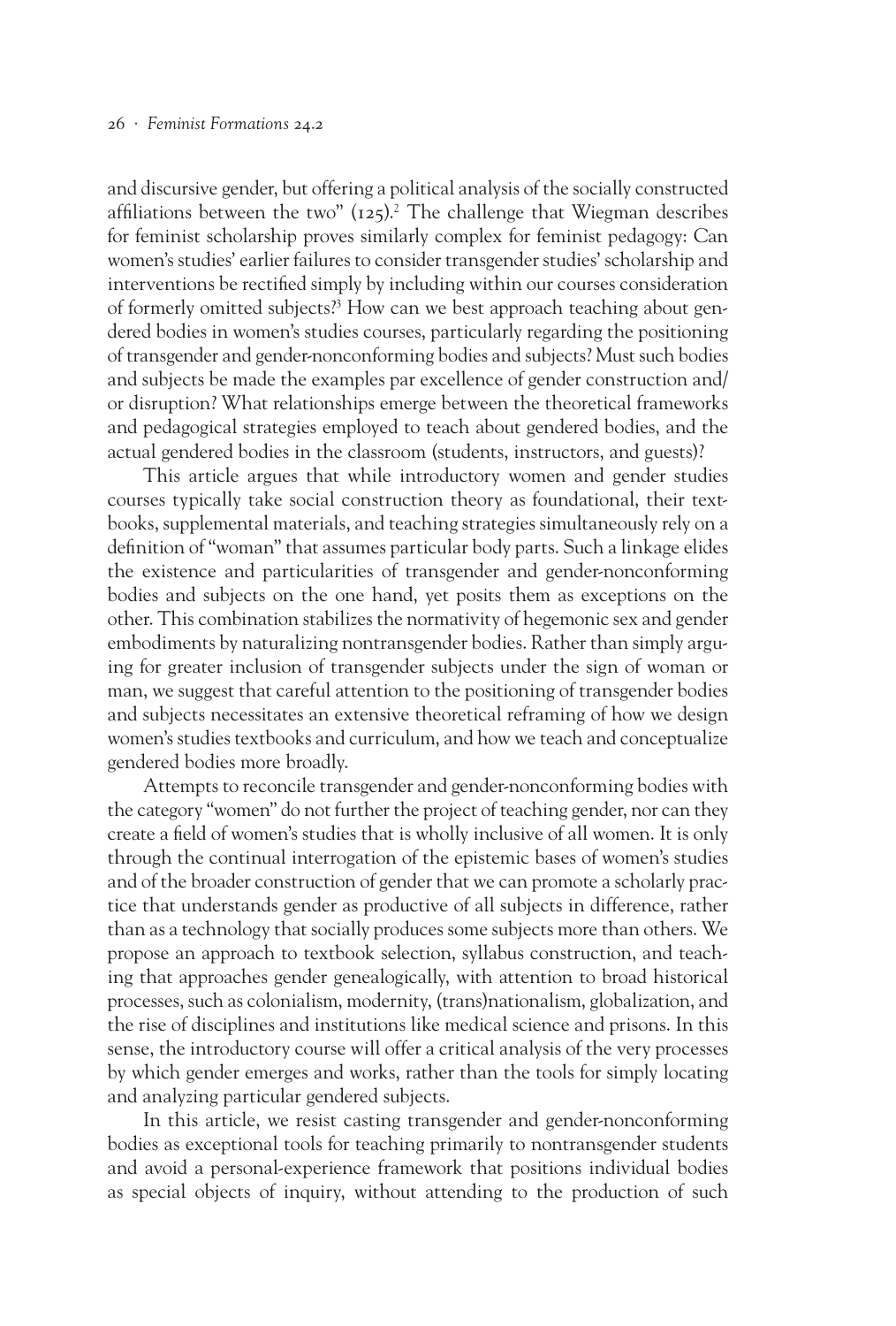experiences and narratives. To this effect, we shift away from an additive model, in which transgender bodies and identities are assigned their own separate unit. We suggest instead that discussions of transgender bodies and subjects can and should be integrated throughout an introductory women and gender studies course, and we offer both material resources and pedagogical strategies for such an approach.

# **From Women's Voices to Genealogies of Gender**

Syllabi for introductory courses in women and gender studies are often structured around textbooks written specifically for these classes, and course teaching plans and syllabi trajectories tend to roughly mirror those textbooks. The textbooks' epistemological projects, organizational rubrics, formal structuring, and substantive contents order how they are able to theorize the body and what they assume the body to be. In the following, we examine three introductory women and gender studies textbooks regularly assigned in programs in which we have participated as both students and instructors. We do not claim that these textbooks are the most frequently used or representative of all introductory textbooks in the field; our aim is not to locate an "ideal" text or even to promote certain materials in and of themselves. Rather, we use these three texts as examples to demonstrate some of the pedagogical and theoretical issues that various introductory textbooks pose, and to think more concretely about the principles of selection for choosing a textbook that might help instructors avoid the traps of addition and exception.

The fourth edition of Amy Kesselman, Lily D. McNair, and Nancy Schniedewind's *Women: Images and Realities, A Multicultural Anthology* (2008), first published simply as *Women: Images and Realities* (1995), claims to give us women's realities and "voices" through "short stories, poems, autobiographical accounts, and journal excerpts as well as analytical and descriptive essays from a variety of disciplines" (2). Although images themselves, these voices are poised to counteract false images of women constructed by patriarchal institutions and knowledge production. The textbook begins by discussing the social construction of gender and, to a lesser extent, sex—categories that with some difficulty form the basis for the "realities" upon which the textbook is ostensibly founded. The editors write that

[w]hile gender is a social category, the word "sex" describes the physiological identities of women and men. The distinction between sex and gender enables us to see that the particular expectations for women and men in our culture are neither immutable nor universal. Recently, however, feminist scholars have argued that sex itself is not a purely biological category, but has been powerfully shaped by gender. For many years, for example, doctors have insisted that sexually ambiguous genitalia be surgically altered so that they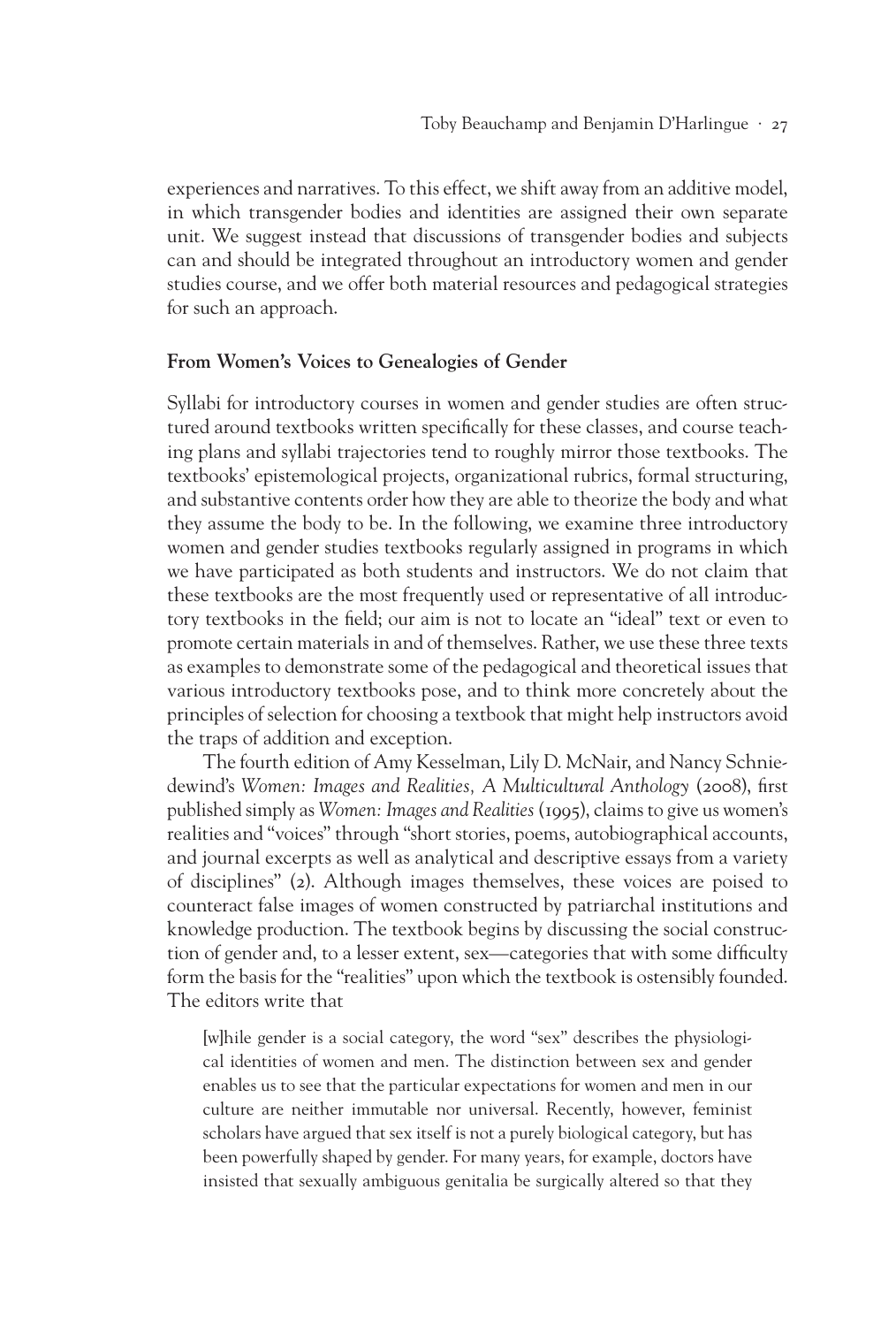fit into the prevailing divisions between male and female, thereby showing the power of gender to constitute sex. (10)

Narrating feminist theory's progress from less to more accurate accounts of realities, the editors' inquiry starts with female experience and moves to regarding sex as physiological base and gender as socially constructed superstructure. While the editors acknowledge that gender may "shape" sex, they nonetheless hold onto some sense of sex as ontologically prior to gender, except in the case of intersex surgeries. Arguing that sex is not "purely biological," they imply that it may still be partially biological. Because nonintersex persons' sexes are unmarked, readers may infer that natural biology produces three types of sex, only one of which is produced by gender via medical intervention. This process then effaces the social production of the sex of nonintersex males and females. In this logic of exception sex is biological, except for those for whom it is less so.<sup>4</sup>

Exception comes to centrally organize this textbook, providing the unmarked logic that allows the textbook to delimit the meanings that can pertain to the category "women." The mobilization of exception and the production of women—both being processes that go unacknowledged—are achieved through a discourse of experience that is, in turn, enabled by these processes. After explicitly naming consciousness-raising as an organizing framework, the editors write that "the book moves back and forth between personal experience and social realities, illuminating the way sexism affects women's lives" (1).

Basing the textbook on personal experience allows the constitution of the subjects of experience to go unquestioned. *Women* is assumed as a relatively stable category, a group of persons that exists before the social, and then enters into the social. In her well-known essay "The Evidence of Experience" (1991), Joan Wallach Scott suggests that projects aimed at making visible the experiences of historically marginalized groups often use experience to naturalize identities and differences. However, she writes that "[i]t is not individuals who have experience, but subjects who are constituted through experience" (779). If we fail to attend to the historical processes that produce, position, and constitute the identities of subjects and their experiences, the integrity of categories like "sex," "male," "female," "women," and "men" may go relatively unquestioned. Further, the positing of a stable assumed subject circumscribes what counts as relevant experience: because the category of women is assumed in advance, the experiences with media, the law, sexuality, violence, or health that will be counted are those of the group of women that has been assumed from the start. To apprehend women's experience, women must be recognized as women.

Who are these women whose experiences are reported in *Women: Images and Realities* (2008)? How do we know who is a woman? In the textbook's introduction, "females" are contrasted to "men," "men" are assumed to be "male," and "women" seems interchangeable with "female." These identities are construed as the very premise of the relations that constitute the women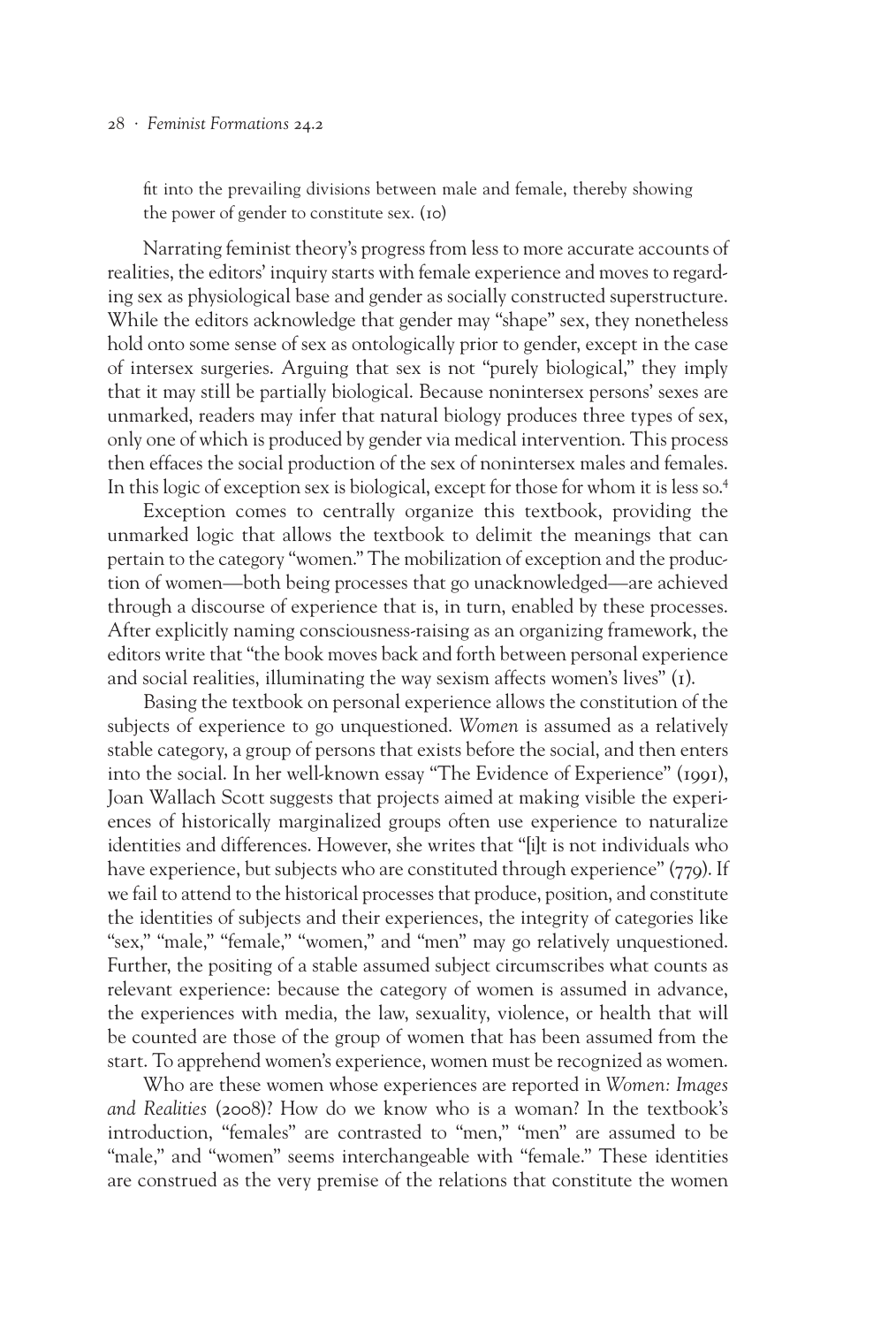and gender studies classroom: "Men who have taken women's studies courses have often found it intellectually and emotionally challenging to be in a course focused on women, taught by women, and usually including a majority of female students. By listening to women's experiences and sharing the experience of being a male in a sexist society, men can both benefit from and contribute to a women's studies course" (3).

Despite the careful separation of sex and gender that the editors earlier outline, they nevertheless tend to use sexed and gendered categories interchangeably, such that "woman" aligns with and is synonymous with "female," while "man" aligns with and is synonymous with "male." Positing this as the very condition of the women's studies classroom's possibility enacts a violence of nomination—a coercive gendering or sexing through naming that can be tangibly felt by classroom participants interpellated through such equations. These formulations of sex and gender are also central to the textbook's rubric of feminist epistemology tethered to transparent experience:

We have tried to gather into this book, once again, readings that will be meaningful to you and challenge your thinking about what it means to be female in the United States. You will hear the voices of women of different racial, cultural, and socioeconomic backgrounds who have made various choices in their lives. Because the selections reflect a wide variety of female experience, some parts of this book will resonate for you while others will not. (1)

The meaning of being female is the starting point of investigation that is illuminated by the voices of women. The voices of women reflect and bring us back, circularly, to the female experience that assumes a certain body. We are thus left with a very particular prescription for the bodies of women that forecloses the possibility of relationships between bodies and identities that do not follow this prescription. It thus becomes difficult to question what counts as women's bodies or female bodies.

Through an unarticulated logic of exception, the experiences of women and of females are, at times, implied to be one and the same, and at other times are treated as separate, although the editors do not explicitly narrate this decoupling. Only one "voice" in the textbook is marked as that of a transgender person. This essay, by Mr. Barb Greve, is described as one way to think about "systems of domination that interact with gender in women's lives," despite Greve's self-identification as a transgender guy (vi). Greve's article appears in a chapter titled "The Perils of Heterosexism," which, the editors note, addresses "attitudes toward lesbians," "the consequences of heterosexism for all women," and "bisexual and transgender persons" (415). The chapter seems to be about women until it is about a transgender person, whose self-identification as guy is deleted from the editors' description. Here, the logic of exception is once more at work: while not a woman or a lesbian, this person can be included in the chapter. Is this transgender narrative then included under the rubric of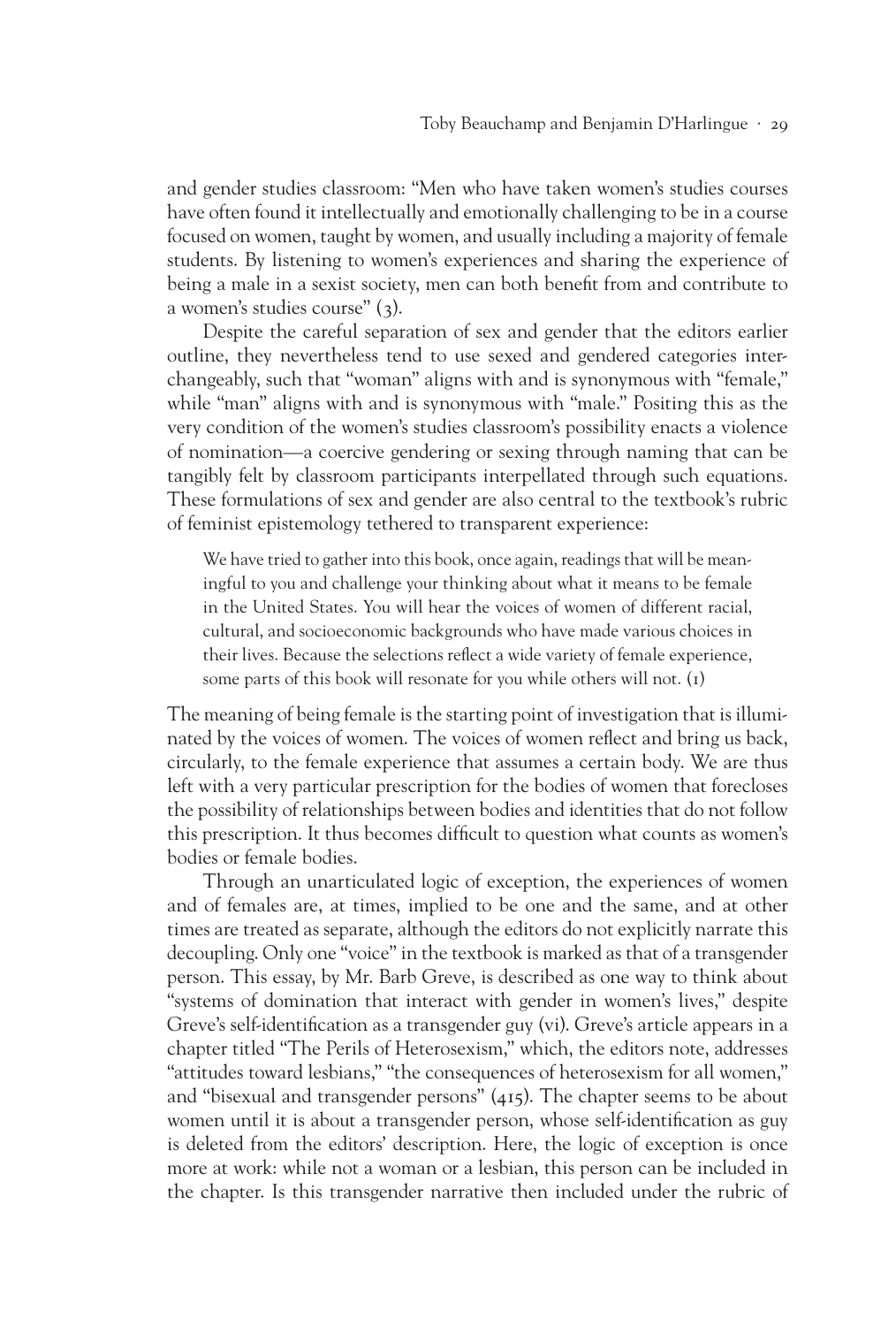"women's experience"? Despite including this transgender guy in a chapter on women's lives and female experience, narratives of or by transgender women are not present. Transgender men are thus constructed as anomalous, transgender women as impossible.

This then raises broader questions about the effects of rubric and organization. How should chapters be described? In a textbook organized around "women" and "female" experiences—categories here enabled by biological essentialism—where to place a piece by a transgender guy? How does this piece relate to the textbook's early explanation of the social construction of gender and physiologically based sex that is only interrupted by medical procedures on the bodies of intersex persons? How might the placement of this piece in this chapter lead many students to an understanding of sex, gender, transgender, and womanhood that is harmful, especially to transgender, gender-nonconforming, and intersex persons?

Taking a different organizational and conceptual approach, Gwyn Kirk and Margo Okazawa-Rey's *Women's Lives: Multicultural Perspectives* (2007) makes several important interventions. The textbook foregrounds activism, global political economy, and U.S. domination internationally and, thus, questions U.S. exceptionalism in a way that Kesselman, McNair, and Schniedewind's text does not. Unlike many overview feminist texts that patronizingly tack on a few writings by women of color, this text centralizes such work. The editors articulate a commitment to analyzing multiple modes of hierarchy and identity: "We want to present a broad range of women's experiences to our students in terms of class, race, culture, nation, disability, age, and sexual orientation" (xxi). Notably, "women's experiences" are central objects of inquiry, and the exposition of those experiences is a central aim of the textbook. But this textbook does not claim to transparently carry voices. *Women's Lives* notes the importance of theory as a tool for understanding and begins to unpack experience, arguing that women are subjects multiply positioned by and within hierarchal systems that "shape our life experiences in important and unique ways" (ibid.). Systems of oppression and questions of resistance are more crucial for this textbook than an essentialized notion of "women."

Given these concerns, the textbook is explicitly organized around an activist approach to "conditions facing women today" (9), such that each of its chapters is about a different "issue," so to speak. Yet, the textbook still assumes that women have certain types of bodies. While *Women's Lives* proffers an understanding of power's positioning of subjects and constructing of experience, it nevertheless sets up the bodies of nontransgender women as the default model for the body. In part, nontransgender bodies and embodied experiences are normativized through the failure to name these bodies as nontransgender when they are discussed. Although the textbook engages social construction, "women" remains a relatively undeconstructed category, in that women are people who have a certain type of body, even before they come into interaction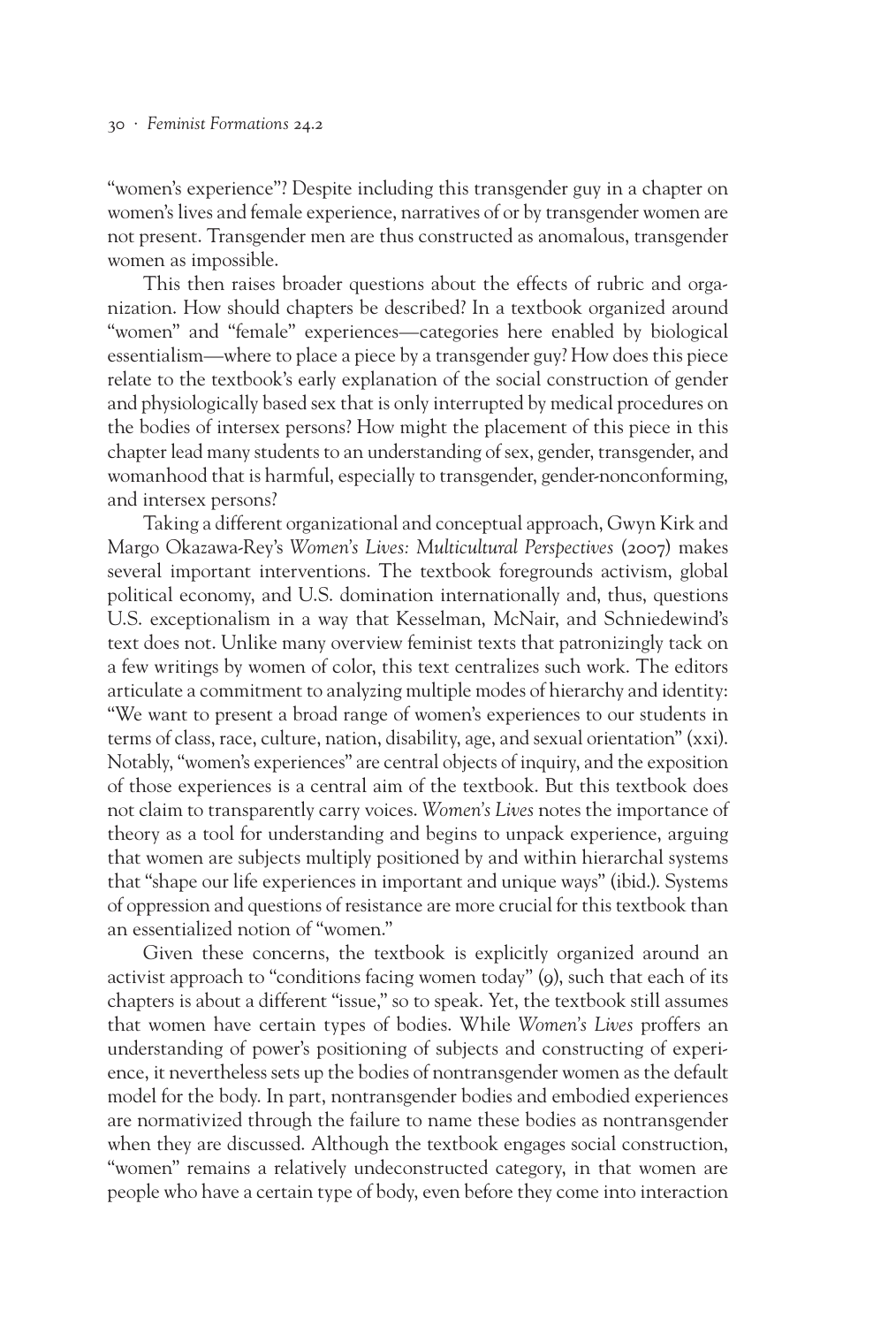with systems of oppression and privilege. The issues that sort and title the textbook's chapters arise from these women's interaction with such systems. Still under-theorized are the ways that these systems constitute the very subjects with whom they interact. This means that the presumption of a certain body as the basis of "women's lives" enables the formal organization of the textbook by issues. In turn, the organization of the textbook makes it difficult to disarticulate the unquestioned links between particular genders and particular bodies that lie at its foundation.

Consideration of transgender people and issues does appear in the chapter titled "Women's Sexuality," which includes Leslie Feinberg's essay "We Are All Works in Progress" from hir *TransLiberation: Beyond Pink or Blue* (1998). Feinberg focuses on the key terms of "sex" and "gender" to describe the category of transgender and hir own identity, while also discussing bodies, language, race, class, medical institutions, violence, and the law.5 Only in one sentence does Feinberg specifically mention sexuality, when ze discusses the ways in which doctors coercively craft intersex infants' sexuality and sex. That Feinberg's essay appears in *Women's Lives*' chapter on sexuality is telling of the ways that transgender has been folded into the rubric of sexuality, both in scholarship and activism.6

Considering the broad range of topics Feinberg addresses, *Women's Lives*' editors might have included hir piece in a number of other chapters. Placement in any chapter, however, would not avoid an uneven representational weight placed on Feinberg's essay as the only text written by a transgender-identified person and pertaining to transgender people. For example, including it in the chapter titled "Women's Bodies" would continue the disproportionate scrutinizing of transgender persons' bodies. Because the textbook's language and organizational structure centralize "women," Feinberg's essay can only be included under a logic of exception similar to that in Kesselman, McNair, and Schniedewind's textbook.

Further, it is telling that the one essay specifically raising the category of transgender focuses on identity. Typically, when such discussions are included in introductory women and gender studies courses, they appear under the rubric of identity, as Viviane Namaste and Georgia Sitara note in their "Inclusive Pedagogy in the Women's Studies Classroom" (2005, 60–61). This mode of inclusion forwards a curricular framework that tends to separate gender from mutually constitutive identity categories. When textbooks slot works by transgender scholars under seemingly transparent identity categories, they may ignore the ways that categories like race, class, or nation constitute and are shaped through gender. In an essay like Feinberg's, class is shown to be crucial in determining access to hospital care, yet this point could easily be missed if either gender or sexuality is made the sole focus of questions of power routed through identity. When personal experience functions as the central narrative trope and source of knowledge, the experiences of a single author come to stand for all experiences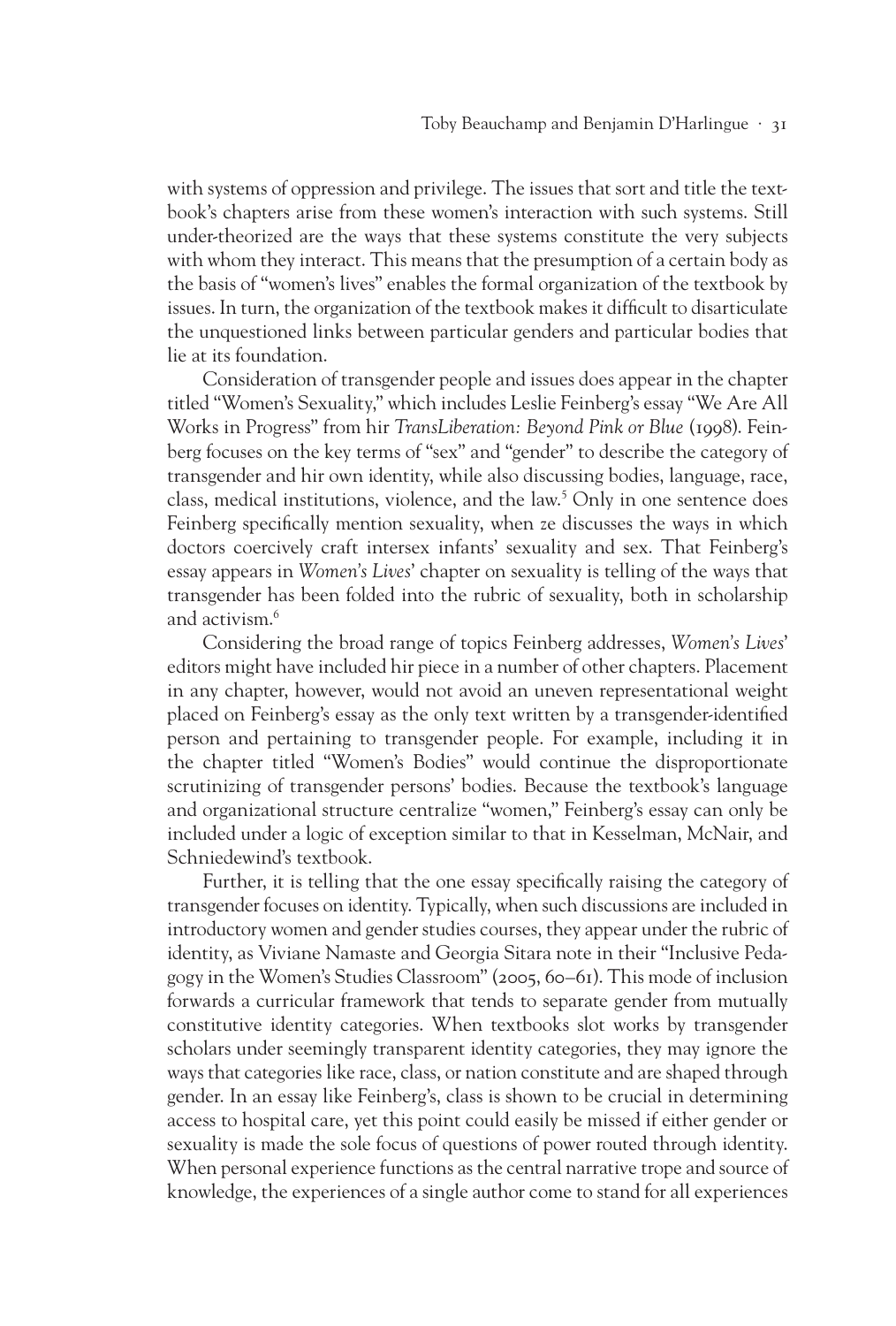of transgender people. Furthermore, when these narratives do not include an analysis of race, such narratives and their placement imply that race does not organize the life of the author (who, when white, is typically unmarked as such) or, for that matter, transgender people more generally, whether white or of color. Because race and class are integral to the construction of all gendered subjects, if we avoid placing essays directly discussing transgender subjects under an identity rubric like gender or sexuality, we can open up the possibilities of examining multiple mutually constitutive modes of identity, without conflating them with one another. Moreover, instructors should call into question unmarked categories that may appear in such essays, regardless of textbook placement.

Also moving away from discrete identities as an organizing rubric, Namaste and Sitara suggest an approach that situates transgender-related topics and texts within broader questions central to women and gender studies (64, 77). Such an approach requires consideration of questions pertaining to transgender bodies and subjects, and the institutions and social processes that interpellate them, in conceptualizing the entire curriculum. We want to suggest that introductory texts and syllabi that are less organized around identities or issues might be more conducive to centralizing transgender subjects in curriculum conceptualism.

A third textbook, *An Introduction to Women's Studies: Gender in a Transnational World* (2006)*,* edited by Inderpal Grewal and Caren Kaplan, does not explicitly discuss transgender topics, but nevertheless provides a much more historical framework for opening such discussions. The editors offer an account of the histories of state and national formations, the rise of modern science, the production of categories like race and sex, the operation of transnational capital, the legacies of social movements, and the processes by which citizenship is conferred or denied. Identities are treated as categories of historical inquiry, so that their constitution must be accounted for, and the ontological integrity of identities prior to the social cannot be taken for granted. The theoretical and organizational framework of this textbook opens up a genealogy, demonstrating the ways by which gender has been and is continually constituted through transnational processes.7 By tracing connectivities between varied social phenomena in different parts of the world and tracking their shifts at key moments, the authors make clear that identity is neither given nor hermetically sealed, but is changing and contingent, part of social and cultural trends both sweeping and minute. Identities emerging and dispersed unevenly across geographies both adjacent and far-flung arise from and produce spaces marked by shifting borders, changing regimes of rule, and competing knowledge paradigms.

All of these phenomena determine gendered identities and their intersections, in ways that proceed from, as well as exceed and precede, the historically limited yet influential appearance of the nation form. The textbook allows for a theorizing of gender that moves us away from ahistorical conceptions assuming the timelessness and spatial omnipresence of gender formations that are actually specific to the contemporary United States. This is a key intervention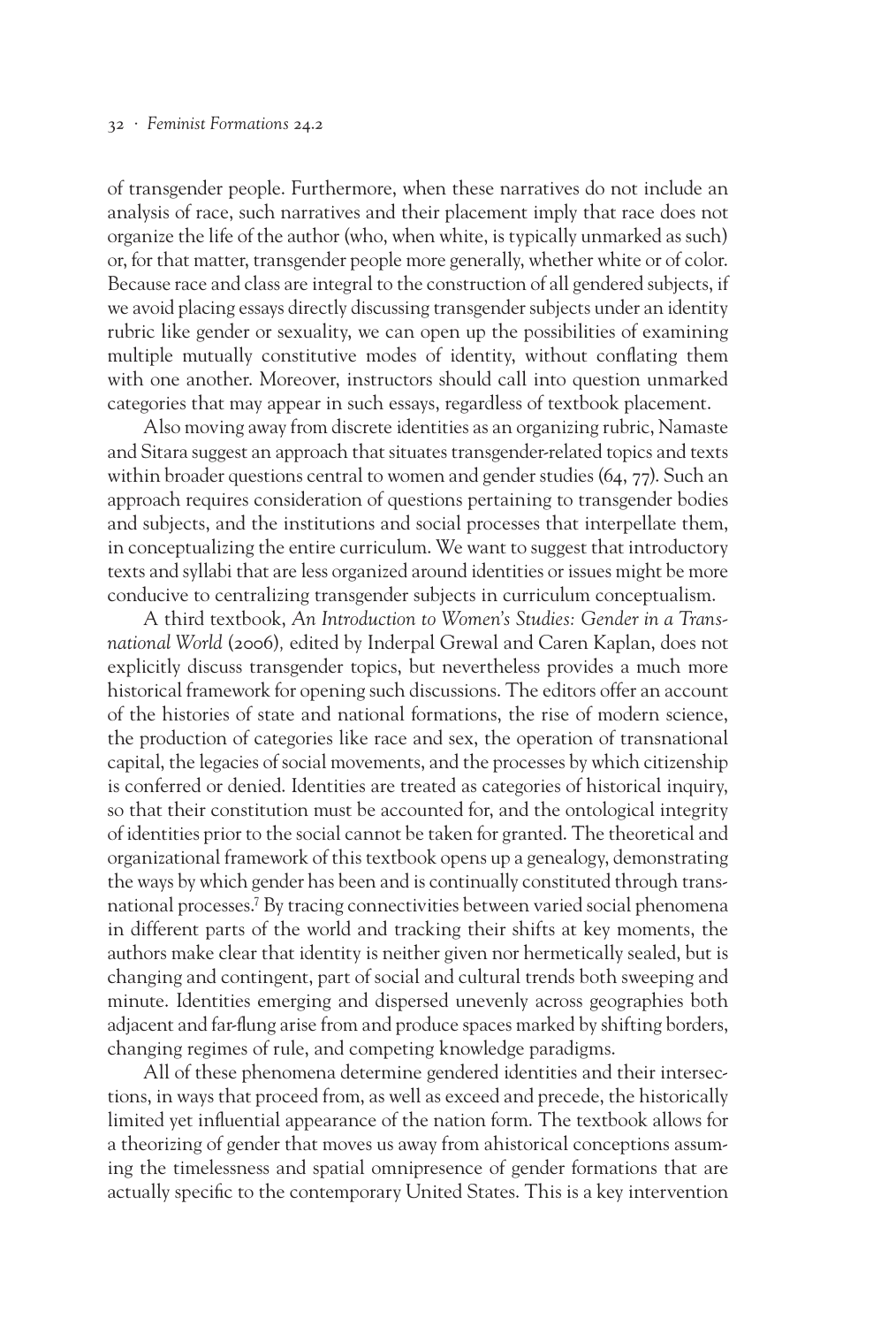for transgender studies, as well as women and gender studies, insofar as both fields are culpable of taking for granted historically and geographically specific gender categories, while projecting them beyond their purview of relevant spatial-temporal applicability.

Examining these three textbooks at the level of an overall framework reveals what may have initially seemed paradoxical: namely, the two textbooks that actually include an essay about transgender identities (by transgenderidentified authors) are those that are most founded on normative assumptions about the relationships among sex, gender, and bodies. In contrast, the Grewal and Kaplan text, which does not explicitly cover transgender identities, nevertheless opens possibilities for productive discussions that attend to transgender bodies and subjectivities, without treating them as exceptions. Rather than merely attempting inclusion or addition of singularly representative transgender "voices," this approach aims to consider the genealogies of sex and gender so as to understand that all bodies are historically produced and culturally constituted.

## **From Supplemental Bodies to Supplemental Texts**

Although the textbook provides the primary structure and conceptual framework for a course, it is only one component. Supplemental materials covering topics not found in the textbooks themselves provide a rich variety of resources for analyses and also guide students in critical discussions and interpretations of texts. As with the textbook examples above, we draw on various supplemental materials as examples of how we might choose or use supplemental texts to teach critical analyses of gender. The strategies and questions we offer here can be applied more widely to any number of supplemental materials in introductory women's studies courses, rather than being limited to the particular texts we cite.

Consider, for example, Jean Kilbourne's filmed lecture *Killing Us Softly 3*  (1999), directed by Sut Jhally*.* Often used in women's studies classrooms to teach critical analyses of media representations, the film is particularly employed for course units on beauty ideals and advertising, because it critiques the production and perpetuation of gendered anxieties about the body in advertisements, often through the language used to describe women's bodies. In the film, Kilbourne analyzes a series of print ads regarding their forms of objectification, violence, and sexism conveyed in relation to women's bodies. Yet, her understanding of women's bodies remains limited, such that "women" always refers to subjects with certain body parts.

For instance, Kilbourne analyzes advertisements that exploit body insecurities, citing one ad that lists numerous "flaws" with women's breasts. To the delight of many in her audience, she then offers a hypothetical counter-ad that applies a similar scrutinizing gaze to the shape and size of penises: "They'd be doing the same thing to men they've always done to women if there were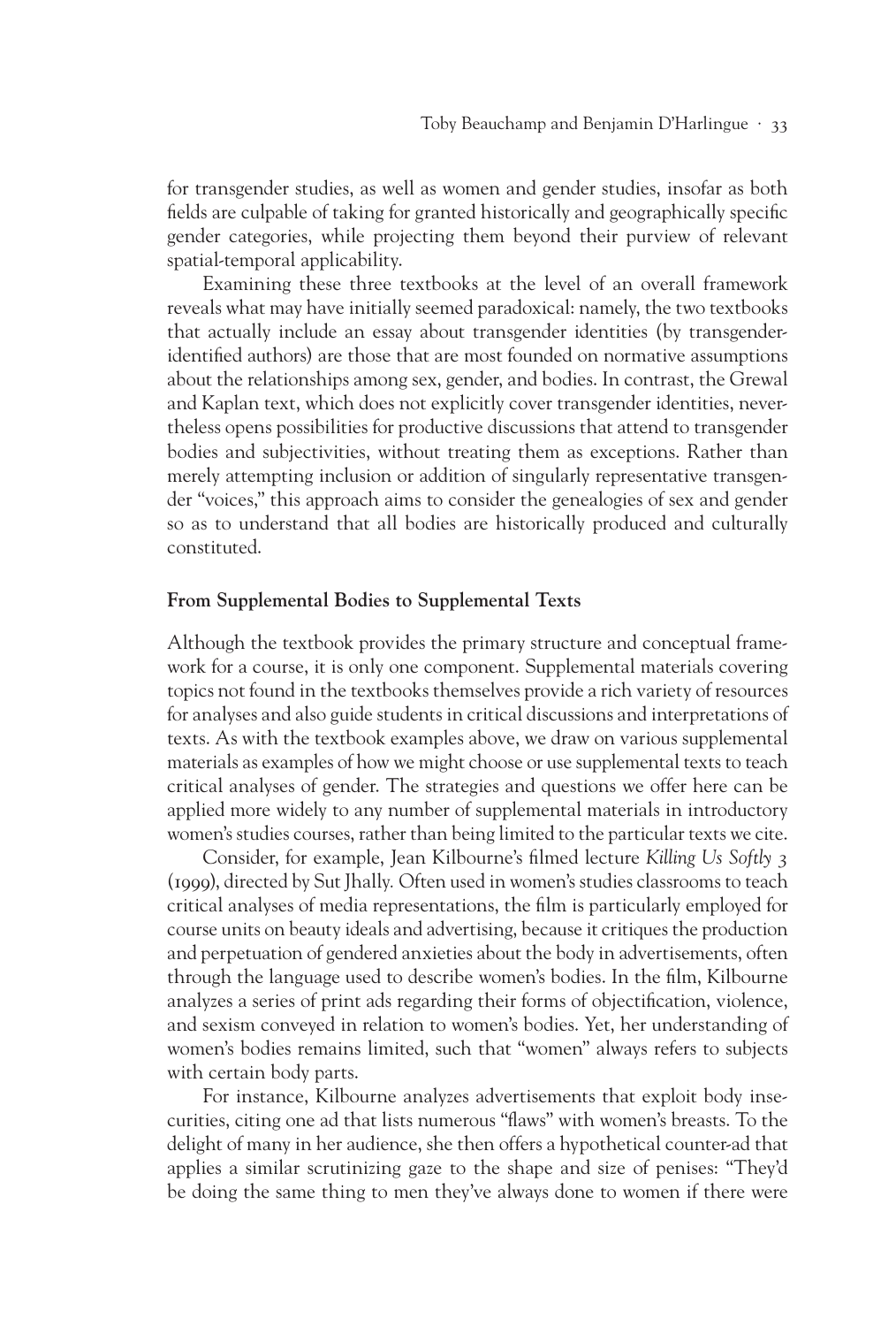copy that went with this ad that went like this: 'Your penis may be too small, too droopy, too limp, too lopsided, too narrow, too fat, too jiggly, too pale, too pointy, too blunt, or just two inches.'"

Although this strategy reveals the vastly different gendered representations and affective strategies taken up by advertisements, it leaves unproblematized the connection between penis and man, or absence-of-penis and woman. Kilbourne points to how women's bodies are frequently represented in ways that men's bodies are not; but what bodies (and body parts) are considered "women's" and "men's"? Certainly there are real inequalities in gendered media representations, but feminist analyses should also address the ways that gender is so unquestionably tied to particular bodies, and how analyses like Kilbourne's foreclose the possibility of transgender and gender-nonconforming bodies and subjects. At whose expense are Kilbourne's jokes made? What happens when men do not have penises or women do? Does everyone agree on what counts as a penis? We might ask whether Kilbourne's analysis accounts for the ways that gender becomes legible and is read through structures of power like racialization, class privilege, and compulsory heterosexuality.

While Kilbourne's analysis aims to demonstrate that gender is socially constructed, in part, through media representations, it does so through attaching certain genders to certain physical bodies. This coupling is integral to the processes that construct sexist gender hierarchies. The assignment of gender categories to particular bodies organizes social relations and maintains matrices of power. These processes are constitutive of the gendered representations that Kilbourne critiques, yet her satirical response falls short of analyzing the ways in which these representations are based on hegemonic gender designations. By neglecting to acknowledge or critique dominant couplings of bodies and genders, Kilbourne is able to neatly flip the terms of the binary she sets up. The absence of this critique is connected to her failure to interrogate the ways in which the category of women is constructed in conjunction with a host of other identity categories. For example, Kilbourne only addresses race when people of color are present in the images she analyzes. As a result, her analysis foregrounds white women as the subjects of inquiry, without citing whiteness as centrally constitutive of the definition of women she uses. This enables her to collapse all power dynamics into gender, which serves as the principal division that organizes identities unequally in terms of the body. The elision, perhaps even derision, of transgender and gender-nonconforming bodies is thus intimately tied to the recentralization and naturalization of whiteness.

The assignment of sex and gender is always bound up with the production and assignment of race. For example, scientific racism places the body at the center of racialization processes, perhaps most explicitly in the measurement of genitalia, which serves to mark racial difference and thus uphold claims about the inferiority of colonized peoples in relation to white superiority.<sup>8</sup> In the psychic register also, the status of penises has indexed racialized exclusion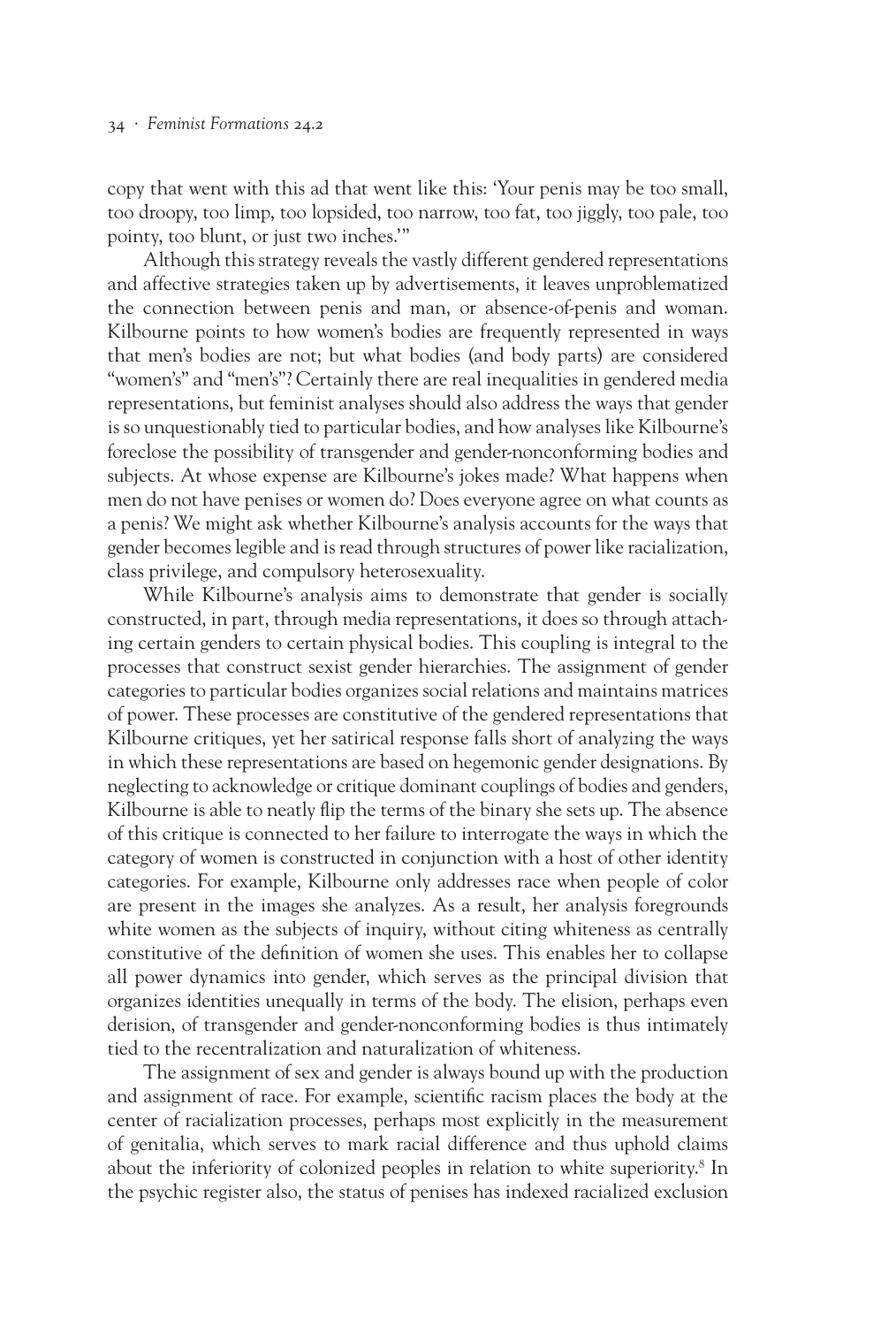from normative gender. David Eng (2005) argues that white masculinity and normative gender and sexuality are secured through imagining Asian American men as always already castrated, and, therefore, in hegemonic terms, not men. Relatedly, scholars like Frantz Fanon (1967) and Kobena Mercer (1994) suggest that racist fantasy imagines black penises as inordinately larger than white men's and imagines black men as sexually violent and uncivilized. In each case, the racialized scrutiny of genitals enables the essentialist binary that rigidly aligns bodily morphology with sex and gender. Thus the production of sexual difference is tied to that of racial difference and vice versa.

In light of the ways that racialization processes work hand in hand with the maintenance of normative gender, Kilbourne's joke about penis size must be analyzed in relation to racial and gender hierarchies. Her critique of gender hierarchies suggests that persons within a gender binary ought to be treated more equally in media representation; however, her joke does not account for or destabilize binary sex–gender as a technology deployed in the production of racialized subjects, nor for race as a mechanism in the production of a binary sex–gender. Because normative gender implies whiteness, it is held at a certain distance from people of color regardless of transgender status, while the appeal to white people to occupy gender normatively is also an enticement to the privileges of racial dominance.

Like Kilbourne's film, written materials about beauty cultures often define genders by body parts—often repeated in the textbooks themselves. For example, such a figuration is present in the "Women's Bodies and Beauty Ideals" chapter in Kirk and Okazawa-Rey's *Women's Lives* (2007), which begins by stating that women's bodies, normatively presented as "our" bodies, go through menstruation, menopause, and pregnancy, among other experiences. Naming various ways that bodies may be technologically altered, the editors specifically discuss "women" until writing that "transsexual people may choose to have surgery to make their physical appearance congruent with their internal sense of self" (122). Transgender subjects thus remain outside the category of "women," and the editors seem to approve of transgender engagements with medical technology, which is viewed as healing and corrective. This stands in contrast to their critique of the broader "beauty business": for example, medical technologies, including liposuction, breast augmentation, and diet drugs, that are implicitly linked to pressures from patriarchal cultures.

Arguing against such dichotomies, Nikki Sullivan's essay "Transmogrification: (Un)Becoming Other(s)" (2006) critiques the framing of some body modifications, or resistance to them, as transgressive, and others as attributable to false consciousness. Demonstrating the connections between a range of culturally produced practices, Sullivan contends that body modifications should be considered in terms of their similarities, correspondences, and divergences, rather than their being discretely marked as liberatory or conforming. She asserts that *all* bodies continually engage these technologies and are inscribed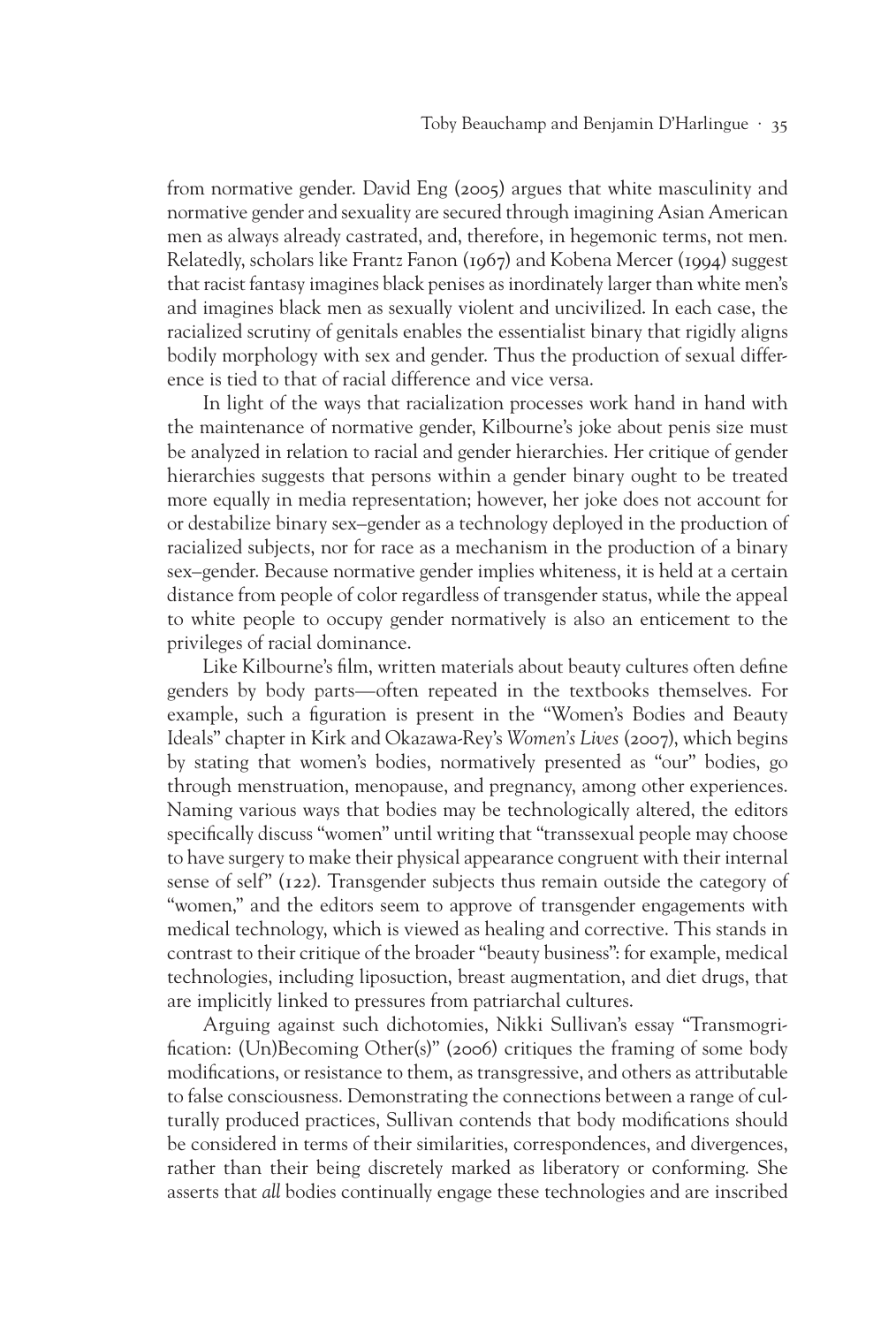by social processes and institutions. In this context, marking transgenderidentified people's engagement with medical technologies as distinct from that of nontransgender women again positions transgender bodies as exceptions—such that, for example, transgender women's breast augmentations are viewed as corrective procedures fundamentally different from augmentations for nontransgender women. Might this framework even imply that transgender women's breasts are not "women's" breasts?

Other classroom materials may be subtler in linking genders to physical bodies. Course units addressing violence against women may incorporate the documentary *Socially Acceptable? Violence Against Women—Contexts/Solutions* (2003), a project of the Regents of the University of California that was funded by a grant from the U.S. Department of Justice and produced by Lisa Rudman. The film interviews students and staff and faculty members to illuminate attitudes and social pressures leading to sexual assault on college campuses. It begins by discussing socialization processes and gender roles that foster an environment of violence against women. A discussion of such behaviors is critical to movements to eradicate sexual assault and other forms of violence, yet the film assumes that socialization and entry into gender roles occurs after subjects already have discrete gender identities, presumably based on their bodily configurations. Further, although the film briefly notes that sexual assault and domestic violence are not limited to heterosexual pairings, when they are not specifically labeled "same-sex," the film assumes normative definitions of sex, gender, and bodies.

The film's references to men and women implicitly refer to male and female bodies. Coupled with its statistics showing that men constitute the vast majority of perpetrators of sexual assault and domestic violence and far more women than men are sexually assaulted, such references make it difficult to think about such assaults and violence outside of a heteronormative framework, thereby effacing such acts involving queer and transgender bodies. Assaults against transgender women are frequently recorded as perpetrated against gay men. Moreover, by the film's own admission, state racism, anti-immigrant policing, and homophobia block many marginalized communities from formally reporting instances of violence. Although the statistics presented do not account for these communities, such reports are nonetheless cited as justification for the increased policing of marginalized people's presumed sexual violence and sexual deviance. The invoking of statistics as the primary measure of violence frequently accompanies agendas for harsher laws and expanded police forces, which are promulgated as the main solutions for addressing violence. Yet, increased policing and draconian laws are disproportionately employed against poor, queer, immigrant, and nonwhite people, drawing on longstanding portrayals of these communities as pathologically perverse and thus as main sites of domestic and sexual violence.

Similar rhetoric linking bodies and genders might appear in any number of topics assigned in women and gender studies courses, from "women's sexuality"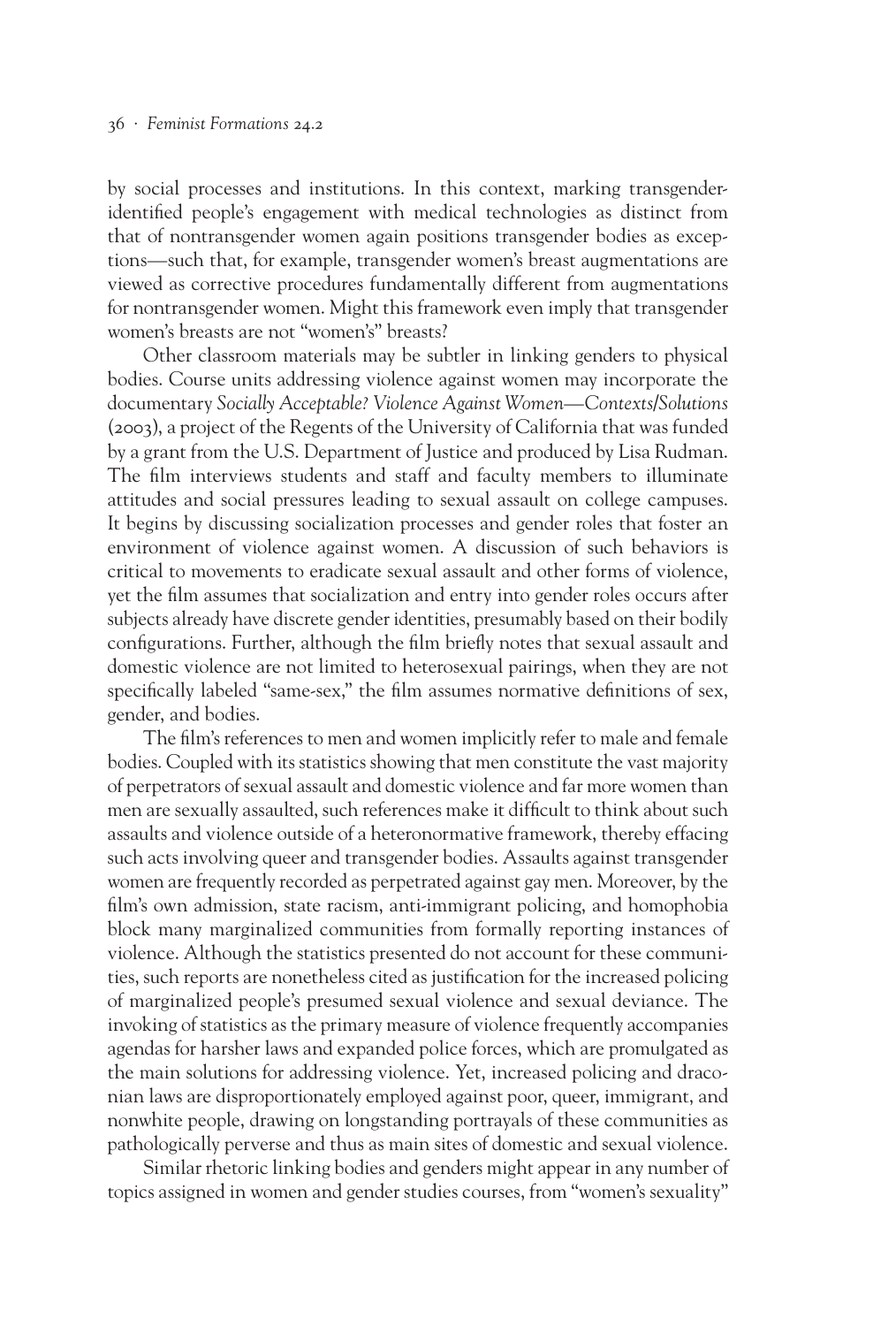to "reproductive rights." For example, Erna Buffie and Elise Swerhone's *The Pill*  (1999) is an excellent documentary for teaching a course section on reproductive justice. Among other topics, it discusses U.S.-based pharmaceutical companies' early testing of birth-control pills in Puerto Rico, where those administering the pills did not fully disclose pertinent information, including the facts that Puerto Ricans taking the pill were among the first test populations and evidence of its deleterious side effects. As the pill became more widely distributed throughout the United States and pharmaceutical companies claimed that it was safe, activist organizations worked to expose the pill's side effects. Pedagogically, the film is useful for showing how the United States' colonial domination over Puerto Rico shaped the medical, corporate, and government policies regarding the pill's testing, marketing, and distribution. Racism and sexism informed decisions as to which populations were deemed more dispensable than others and hence more appropriate as test subjects for the new drug. At the same time, the film promotes the assumption that all women share the same reproductive organs and capacities.

Instructors may want to guide classroom discussions by using some of the following points. First, instructors might ask how the film conceptualizes the category of women and conveys an understanding of women's bodies to its audience. Second, teachers might introduce the concept of biopower to consider how the film describes the disciplining of bodies and subjects in terms of reproduction, as well as the broader regulation of the very categories of identification through which subjects come to gain meaning as, for example, women. In other words, it is precisely through the biomedical logic of the sex–gender binary, in which reproductive organs transparently determine sex and gender, that governmental and pharmaceutical institutions are able to locate subjects deemed properly suitable for medical experimentation. This mode of constructing gendered subjects is also a technique of colonial biomedicine that produces racialized populations. The category of women becomes the basis for identifying and organizing racial and national subjects and populations for either protection—from knowledge of side effects or from population curbing as such—or testing, which risks death and scripted population reduction. Third, teachers can then offer a critique of violence that considers the relationship between coercive medical practices and the maintenance of hegemonic gender. Teachers might also ask how some subjects who did not identify as women may have received the pill, while others who were not legible to state and medical authorities as women may have been denied access to it. And finally, we can connect these discussion points to questions of healthcare access for transgender and gender-nonconforming people generally—connections highlighted in Feinberg's essay "We Are All Works in Progress" in *Women's Lives* (2007).

Regardless of the topic, merely including transgender subjects and bodies under the category of women or men is not enough. Certainly, such inclusion broadens the conversations available to students and instructors and can call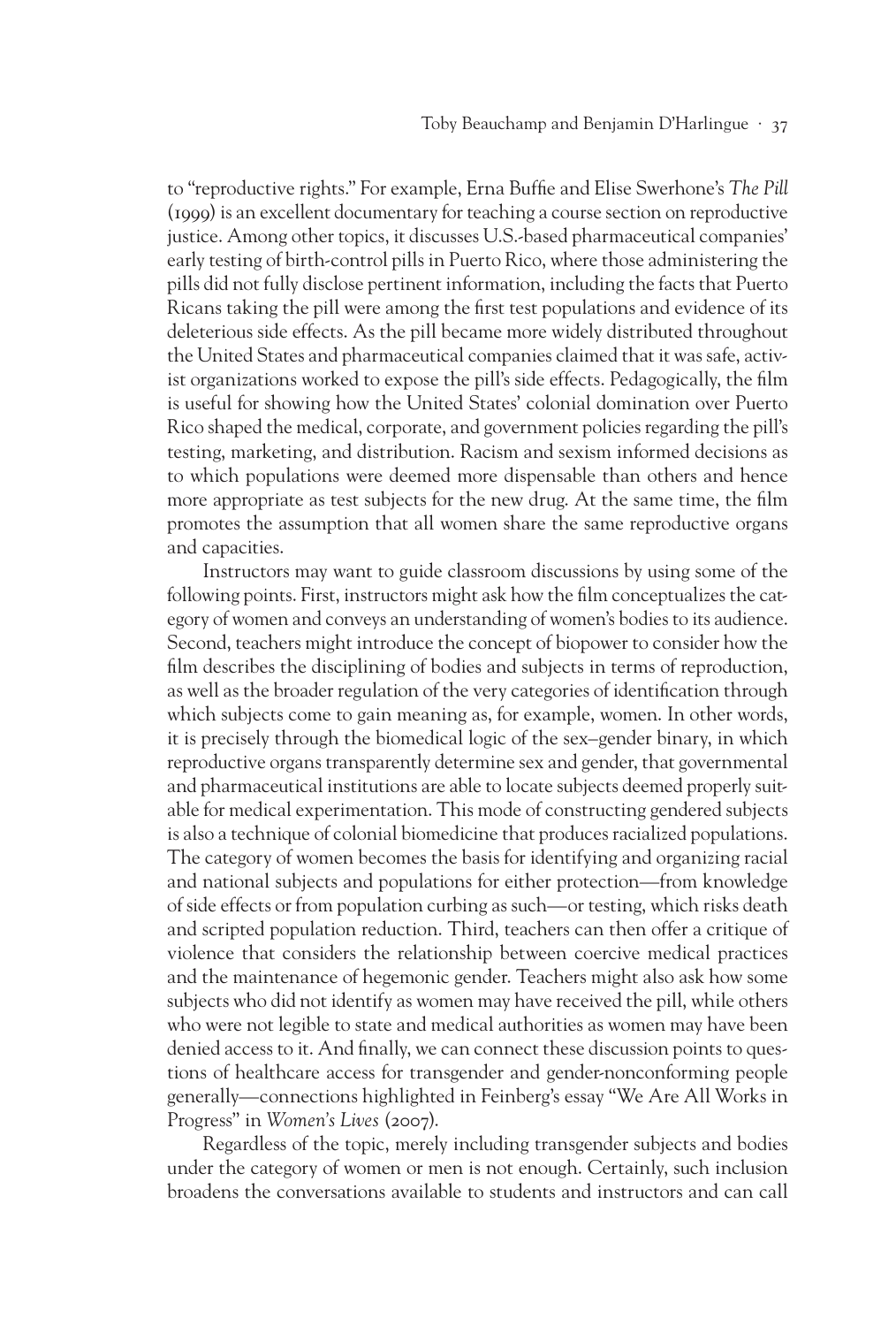into question the attachment of certain genders to particular bodies. But more importantly, critically attending to the position, or assumed absence, of transgender and gender-nonconforming bodies and identities can transform the theoretical frameworks, teaching strategies, and sociopolitical environment of the classroom.

### **Positioning Questions: Classroom Strategies**

Pedagogical strategies for engaging transgender topics tend to situate transgender bodies and identities as the primary example through which students are meant to understand the divide between sex and gender, as well as how these categories are socially constructed. For example, in "Teaching Transgender History, Identity, and Politics," Elizabeth Reis (2004) writes that "[t]ransgendered bodies pose the question that feminists have long asked: is biology destiny?" and locates transgender bodies as disruptive to biological essentialism (171). Yet, in doing so, transgender bodies become abstracted figures of exception, tools for teaching against biological essentialism and the sex–gender binary. This approach can easily displace gendering processes onto only transgender bodies, effacing the ways that all bodies are continually gendered. Indeed, Reis earlier asserts that "[t]ransgendered people make explicit what the rest of us take for granted concerning our gender identities and gender presentations. Most of us feel comparatively comfortable with our bodies; . . . the majority does not question the fundamental issue of whether we are female or male" (167).

While Reis stresses that she aims to help students understand how gender norms affect everyone, positioning transgender bodies as the instrument for making these norms visible naturalizes nontransgender bodies, leaving them unmarked as such. Further, the broad claim that nontransgender people experience less discomfort with their assigned sex and gender identities tends to homogenize and binarize transgender and nontransgender populations. Not only might individuals within these supposedly discrete categories understand their bodies in a variety of ways, but this broad claim is made possible only by thinking about gender in isolation from other identity categories. Understandings of, and relationships to, gender shift in conjunction with mutually constitutive categories like race, class, sexuality, nationality, and disability. Moreover, any given social location presents a range of ways by which one might experience gender.

Highlighting transgender bodies as figures allowing us to teach against biological essentialism, or even to ask what it means to be male or female, woman or man, is a risky pedagogical strategy. Even as this approach can broaden notions of gendered bodies and identities, it can also simultaneously foreclose further complexities by implying that the burden of gendering processes rests only on transgender people, and that transgender and nontransgender populations understand their gendered bodies in fundamentally different ways. Does naming transgender bodies as disruptive to essentialist claims—in ways that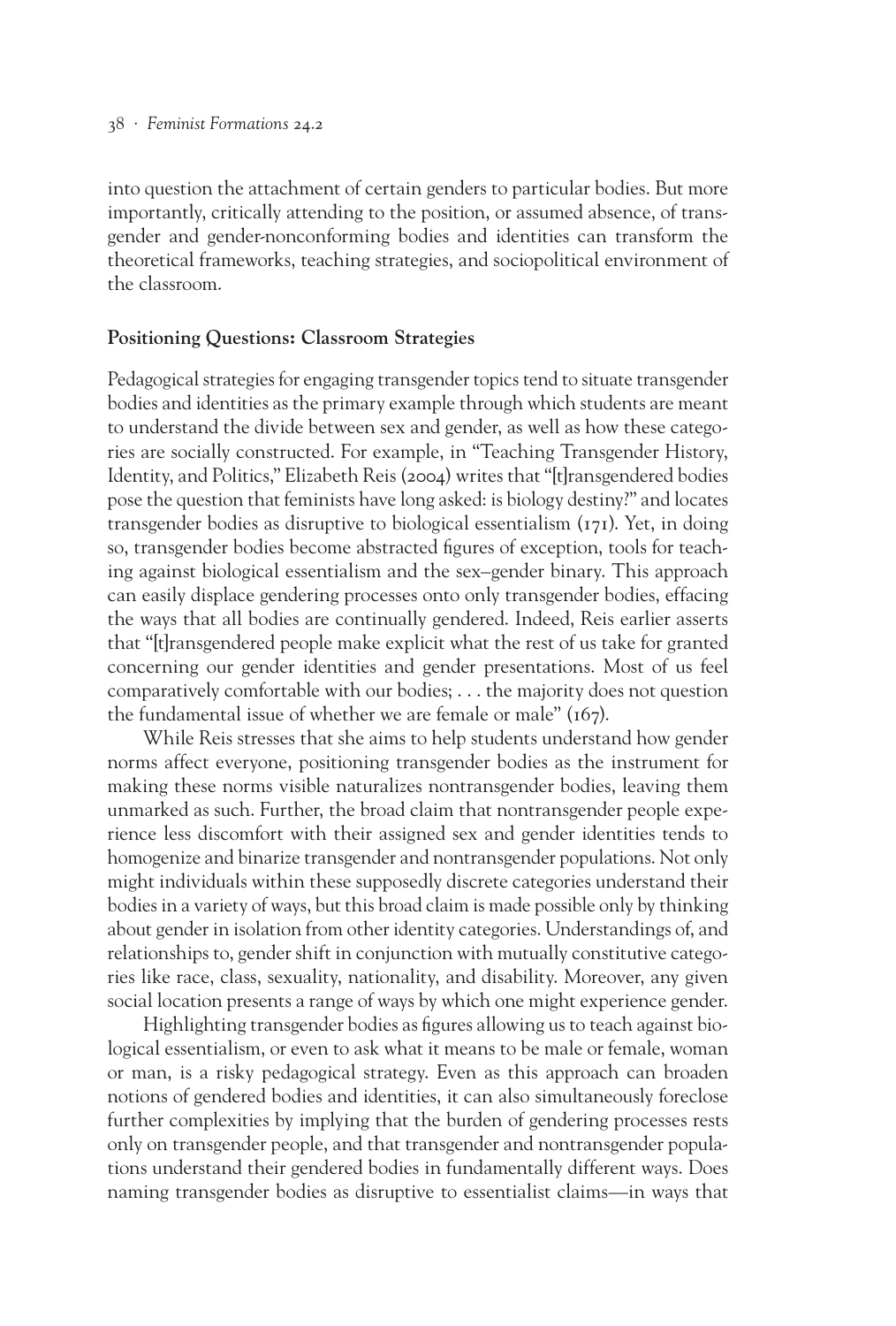nontransgender bodies, it is understood, are not—then situate transgenderidentified students or instructors as outsiders, leaving others in the classroom unmarked observers? Does this entail teaching primarily to nontransgender students, either by positioning transgender students as objects of analysis or assuming the absence altogether of transgender subjects in the classroom? Are connections between transgender and nontransgender students and instructors then further engaged, or are they foreclosed? Is there room in this schema for all students—both transgender and nontransgender—to articulate a range of understandings of their bodies and genders, from normative to discomforting?

Rather than asking questions about transgender bodies specifically, more productive teaching methods might turn those questions back upon themselves, effectively denaturalizing *all* gendered bodies. One strategy for beginning this process lies in the confidential student-information form often given early in the academic term, where students may indicate not just their name and major, but their preferred gender pronoun (PGP). Without spotlighting individual students, the very act of requesting pronouns opens up space for an early conversation about the function of language in producing and destabilizing gender, such that all gendered bodies are understood as socially constructed. Even for students who had previously taken their pronouns for granted, the act of naming this choice can demonstrate that gendered referents are unstable and must be continually reiterated, regardless of bodily configuration. This strategy performs several functions: it serves as a concrete example of how gendered bodies are produced socially and discursively; it evenly distributes the construction of gendered bodies across all students, rather than linking it only to transgender bodies; it opens up space for transgender or gender-nonconforming students to self-identify to the instructor; and it lays the groundwork for ongoing class discussions about the social and discursive nature of gender, particularly if instructors return to this initial question of pronoun use later in the course. Importantly, this approach allows for attention to transgender identities and bodies, yet does not rely on them as the primary tool for teaching gender as socially constructed.<sup>9</sup>

Transgender topics are also frequently broached in the classroom through transgender-identified guest speakers, who typically discuss their personal experiences and answer students' questions. Sara E. Cooper and Connor James Trebra write in "Teaching Transgender in Women's Studies: Snarls and Strategies" (2006) that such personal narratives and guest lectures significantly augment students' ability to engage with transgender topics. At times, they note, even students in the class who are transgender-identified can serve as sources of information for their classmates. While engaging individual narratives can certainly work against the tendency to totalize transgender bodies and identities, the incorporation of personal experiences must be undertaken with extreme caution.

For example, Cooper and Trebra are pleased that in response to a Kate Bornstein essay (1994) about medical transition options, students' curiosity leads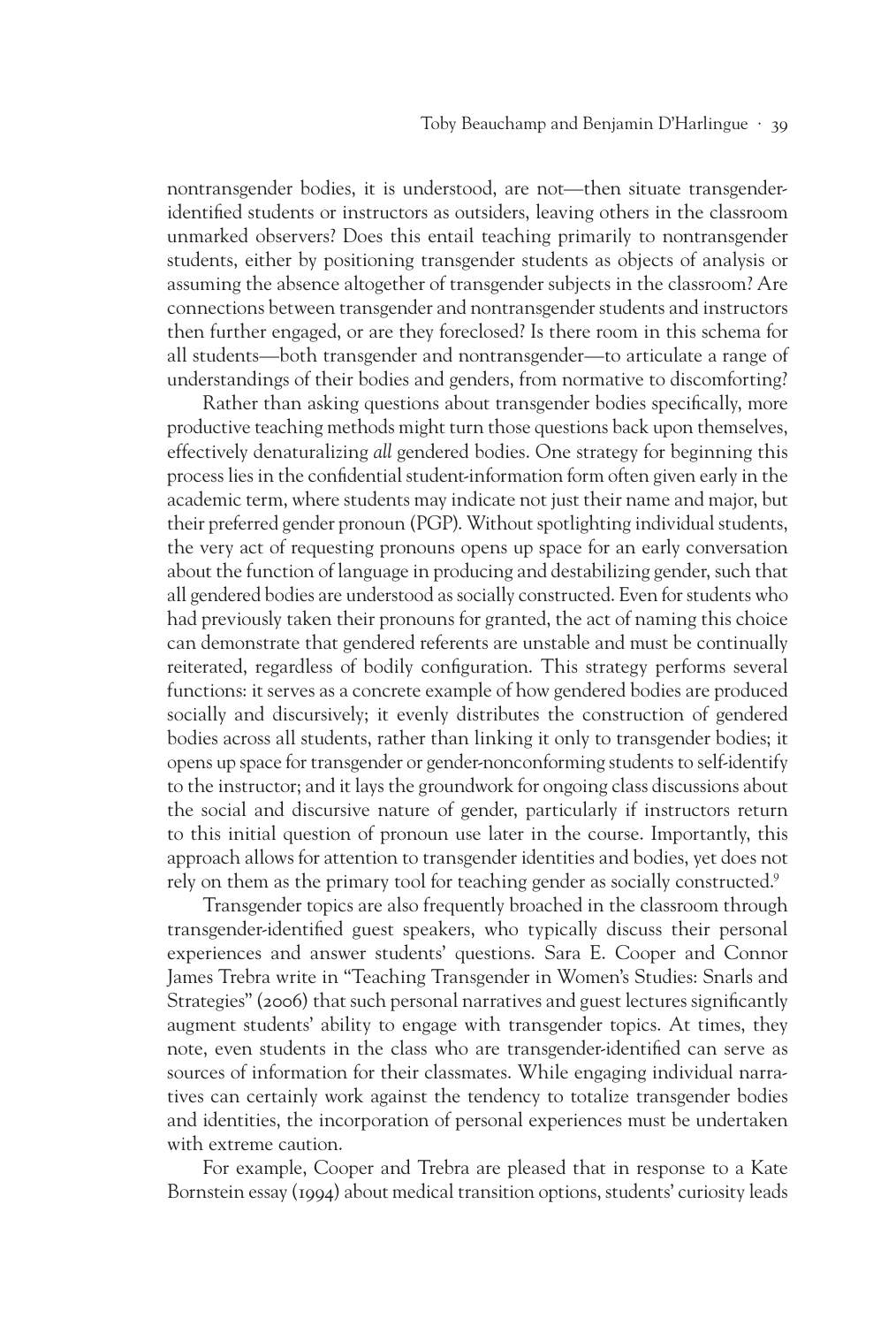### 40 · *Feminist Formations* 24.2

to "direct questions about body parts, surgical processes, costs, psychological requirements . . . and the various motivations behind choosing a full transition" (160–61). Access to such information may well benefit transgender students in the classroom. Yet, encouraging nontransgender students to closely examine and uncover details about transgender bodies and medical transition processes can replicate long-standing medico-legal discourses that position supposed deviant bodies as curiosities and objects of investigation to be measured and classified in order to reinforce their otherness and inferiority, particularly as those bodies are gendered, sexualized, and racialized. In relation to such processes, we might ask how questions directed at guest speakers or at transgender bodies in general enact a form of violence in the classroom.

In "'The Calculus of Pain': Violence, Anthropological Ethics, and the Category Transgender" (2003), David Valentine argues that violence is a complex and shifting term that is not limited to bodily harm and that an event is constituted as violence, in part, by how the subjects experiencing that event articulate its meaning (43). Valentine asserts that theoretical and scientific scholarship on transgender bodies and subjects, however well-intentioned, can also constitute forms of violence, particularly in relation to histories of pathologizing medical discourse on gender variance. Thus any academic work positioning transgender bodies or subjects as objects of inquiry must attend to the complexities and possibilities of the violence of such work both inside and outside of the classroom.

Pedagogical strategies that foreground transgender people's choices to transition medically, legally, and/or socially again risk positioning only transgender bodies as those explicitly engaged in gendering processes. Valentine (2008) has elsewhere argued that an emphasis on transgender people choosing to engage in sex-reassignment surgery overshadows the choice that nontransgender people make in *not* having such surgery, naturalizing both the nontransgender body and the agency of the nontransgender subject. This imbalance is also apparent in the selection of Greve's essay as the single reading addressing transgender bodies and identities in Kesselman, McNair, and Schniedewind's *Women* (2008). The textbook's introduction notes that readers will engage with the voices of women "who have made various choices in their lives" (1). Yet, only Greve's essay singles out a choice of gender identity, an exception that leaves all other authors unmarked as nontransgender, their gender presumably naturally conferred by virtue of their sexed bodies. Do nontransgender people exert no agency in deciding on their own gender identities? Encouraging direct inquiries into only transgender people's bodily choices easily obscures the choices that all gendered subjects continually make, and the structures of power that govern those choices. Here again, transgender bodies are positioned as educational tools but at whose expense? Too often, the use of such questions—whether directly addressing a transgender-identified person or not—privileges the positions,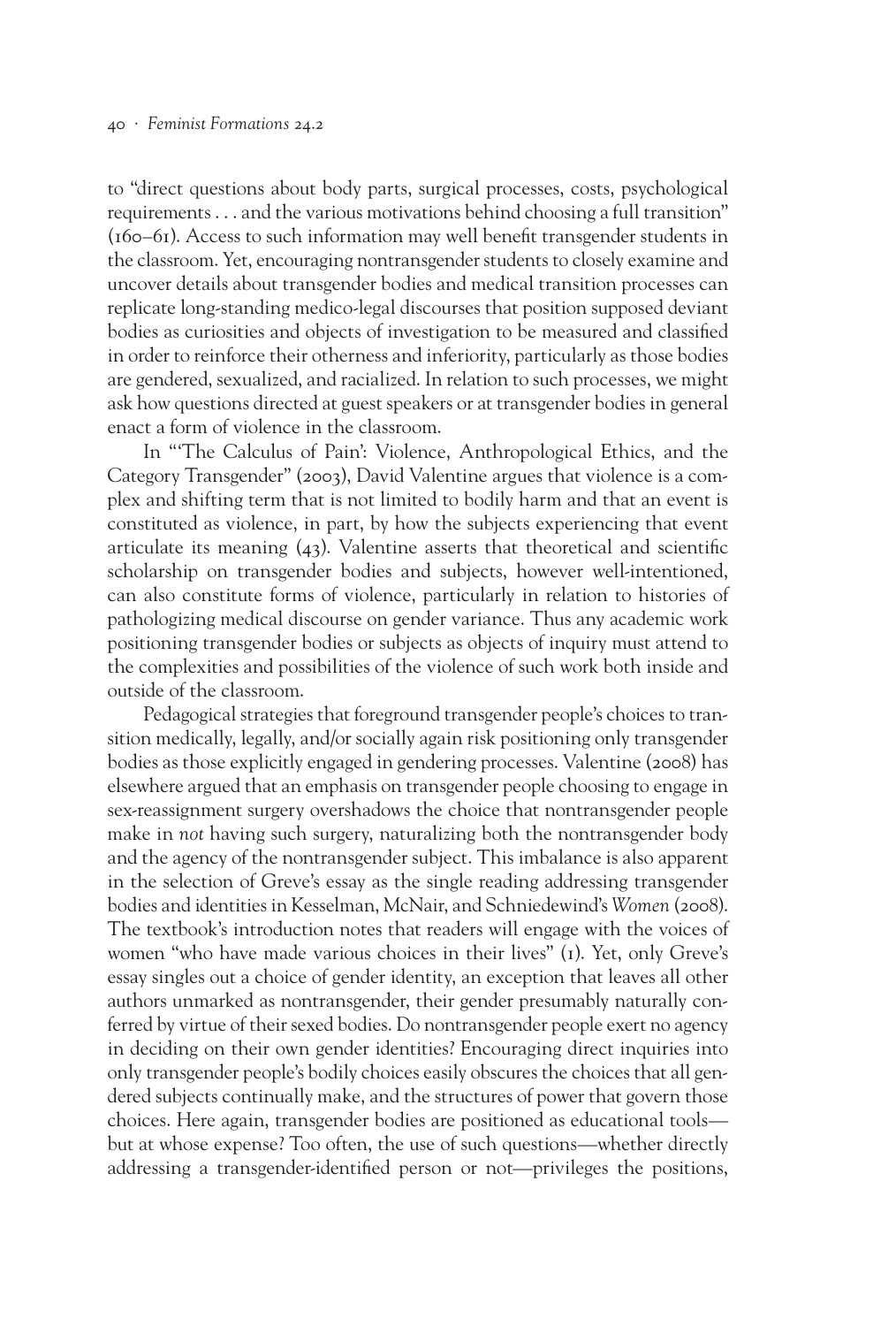bodies, and educational needs of nontransgender students, casting transgender students as objects of inquiry or simply assuming that no transgender students are in the class.

The use of personal experience again necessitates attention to Scott's (1991) assertion that experience often circumvents analysis of how knowledge and identities are produced. Significantly, she argues that experience "becomes evidence for the fact of difference, rather than a way of exploring how difference is established, how it operates, how and in what ways it constitutes subjects who see and act in the world" (777). Pedagogical use of personal experiences should contextualize such narratives within broader systems of power and critically assess their interpretation both by the speaker and by the audience. Without this framework, Scott warns, we risk reinforcing systems of inequality as being natural rather than produced and may foreclose important questions about how identity categories and subjectivities are constructed.

Instructors need not rely on seemingly transparent experiences related through personal narratives, but might instead open up broader questions and concerns that are critical to the field of women and gender studies. Namaste and Sitara (2005) model a way to move beyond narrow debates about identity when they propose teaching about the Kimberly Nixon legal case, in which Vancouver Rape Relief (VRR) refused to train a transsexual woman as a volunteer counselor. While the case could easily be reduced to a debate of inclusivity (that is, are transsexual women included in the category of woman?), the authors argue that it might instead introduce students to a number of theoretical positions in feminist scholarship, such as the use of experience in various strands of feminism (64–65). Their aim is not for students to "debate the merits of VRR's position, but rather to encourage them to think theoretically: to understand the claims about knowledge and being that underlie their position and to be able to situate these claims within a history of feminist scholarship" (65). In this approach, transgender-related texts and even narratives of personal experience do not limit discussions to a particular group/body/identity, but open up students' understandings of the many ways that feminist scholarship has addressed questions of the body and lived experience.

Paired with Scott's article, the Nixon case provides a point of entry for students to critically consider how such narratives function in feminist theory and in women's and gender studies, rather than insight into one transgender woman's experience. This approach attends to the specificities of transgender subjects as they are represented, interpreted, and evaluated by institutions and structures of power, yet refuses to position them as exceptions. Transgender bodies and subjects here are neither abstract, universalized examples of gendering processes nor specific figures of authority speaking from personal experience; rather, as with all bodies, they point toward a broad range of questions and critiques that are central to women's studies.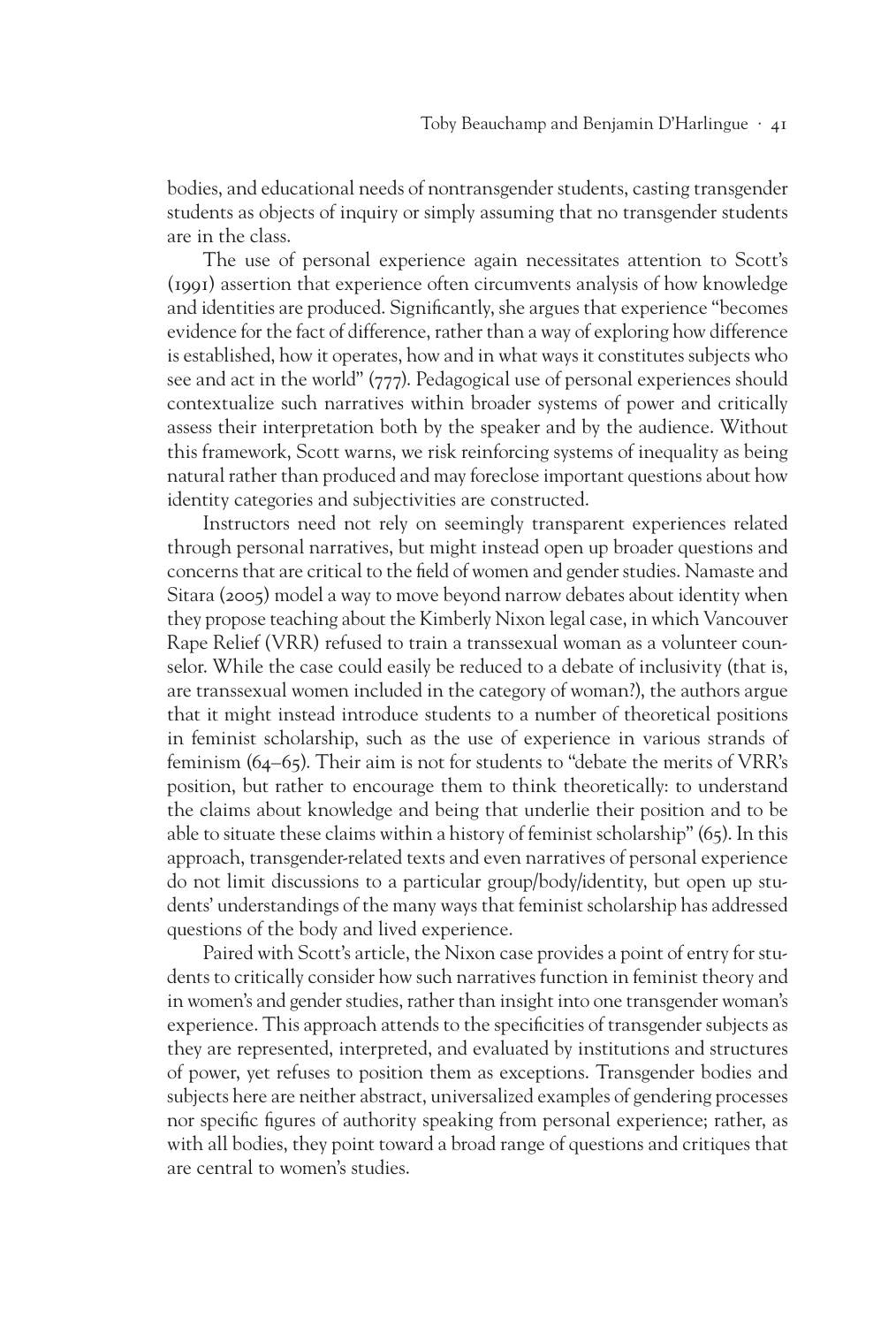#### **Coming from Mars: A New Approach**

Drawing on the textbook model provided by Grewal and Kaplan's *An Introduction to Women's Studies* (2006), transgender bodies and identities might be taught in relation to a broad range of topics introduced in women and gender studies, not just identity and the social construction of sex and gender. When teaching social construction, Grewal and Kaplan's textbook proves effective, because it tracks a long history of the emergence of sex and gender as categories, and treats all sex and gender as socially constructed rather than innate. *An Introduction to Women's Studies* begins with a set of articles describing a range of historical and cultural conceptions of gender, making clear that gender cannot be presumed to depend on particular body parts. Transgender bodies and identities are not specifically referenced in this section, but the textbook's structure creates space for beginning productive discussions about transgender topics. By providing examples from a broad array of historical moments and sociopolitical contexts, it helps ensure that transgender-identified people do not serve as the sole example throughout history for undoing a sex–gender binary characterized as timeless.

However, when presented with examples of bodies or identities conceptualized outside of the contemporary sex–gender binary defined by Western medico-legal systems, students may tend to collapse them all into the category of transgender.10 Such a move necessitates discussions about the historical and cultural specificity of terms and identity categories, particularly given that terms like "transgender" and "transsexual" are rooted in Western medical discourses of pathology. Because Grewal and Kaplan encourage their readers to think transnationally, students are already prepared to engage these concerns. This connection can usefully segue into the text's next sections on the rise of Western science and medical conceptualizations of gendered bodies. Using this concrete example to engage students in conversations about linguistic choices can encourage more careful attention to writing assignments, deepen discussions about debates of identity in feminist thought, and build on earlier dialogues about the linguistic and discursive production of gender.

Instructors may also confront the tendency to consolidate many gendernonconforming bodies or identities—particularly non-Western identities into a catch-all "third gender" category. Evan B. Towle and Lynn M. Morgan (2002) elucidate the political and scholarly pitfalls of this move in their essay "Romancing the Transgender Native: Rethinking the Use of the 'Third Gender' Concept," arguing that anthropological scholarship has typically used the third gender concept either to support Western ideals of gender normativity, or to signal liberation from those norms. In each case, they argue, an imperialist framework effaces the particularities of non-Western peoples and histories, selectively positioning them as instruments for legitimating Western transgender-identified subjects. Similarly, use of the third gender concept as a broad, homogenous category can uphold the normativity of Western gender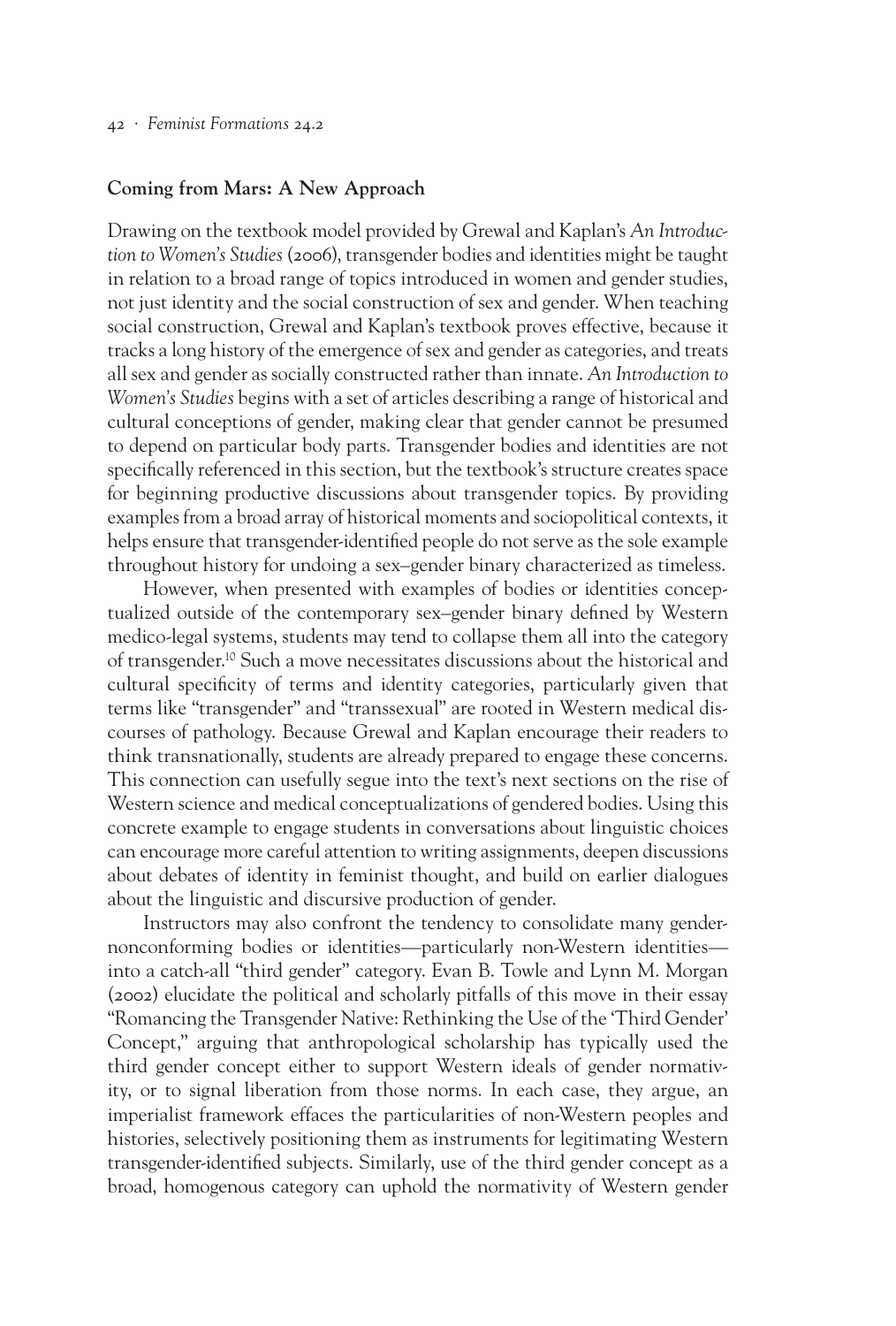schemas, confining all nonconforming bodies and identities to this third space and leaving the categories of male and female (or man and woman) unproblematized. Such critiques pair usefully with the third section of Grewal and Kaplan's textbook (2006), which examines histories of eugenics and imperialism to demonstrate how sex and gender are forged through empire and race, rather than having existed prior to these formations.

Towle and Morgan's argument also encourages students to think more complexly about the various ways in which gendered language and categories are produced and employed. Alongside Grewal and Kaplan's textbook, this discussion helps students avoid broad generalizations, as well as to think and write about gendered bodies and subjects in a more historically grounded way. Students are also encouraged to critically examine academic fields of study. Because Towle and Morgan frame their analysis as an intervention into anthropology as a discipline, their inquiries usefully coincide with the ways that Grewal and Kaplan's textbook considers the very field of women and gender studies, not merely the experiences, bodies, or category of women. Both Towle and Morgan's essay and Grewal and Kaplan's textbook prepare students to understand and evaluate different methodologies. Students can then think critically about the very questions being asked and the sociopolitical contexts through which they arise.

The act of turning questions back on themselves encourages students to more critically navigate the narratives of personal experience that are so frequently used to teach about transgender and gender-nonconforming bodies and identities. One text for helping students begin this process is a 1989 episode of *The Sally Jesse Raphael Show* titled "I'm Not a Man, I'm Not a Woman." It features a guest named Toby who identifies as neither male nor female, man nor woman, and avoids pronouns altogether. Like all daytime talk shows, the episode is designed such that the guest answers questions from Raphael and members of the studio audience. Yet, this expected procedure is quickly turned on its head, as all inquiries into Toby's bodily configuration, gender identity, and presumed nonnormative status are calmly returned to the questioners. Raphael and audience members find themselves confronted by their own questions, as Toby asks how they came to identify themselves as women or men and even what they mean by such categories. Floundering in this unexpected role reversal, Raphael is unable to articulate answers to her own questions, at one point simply avoiding the entire predicament by exclaiming, "Toby, it's almost as if you got here from Mars!"

Unpacking this text requires an investigation of the privileges granted to nontransgender people, not only in the ways that nontransgender people might more easily skirt the kinds of questions that are directed at Toby and transgender-identified guest speakers in classrooms, but more fundamentally in the ability to remain unmarked as nontransgender. Students can come to see how all gendered bodies are produced through structures of power, while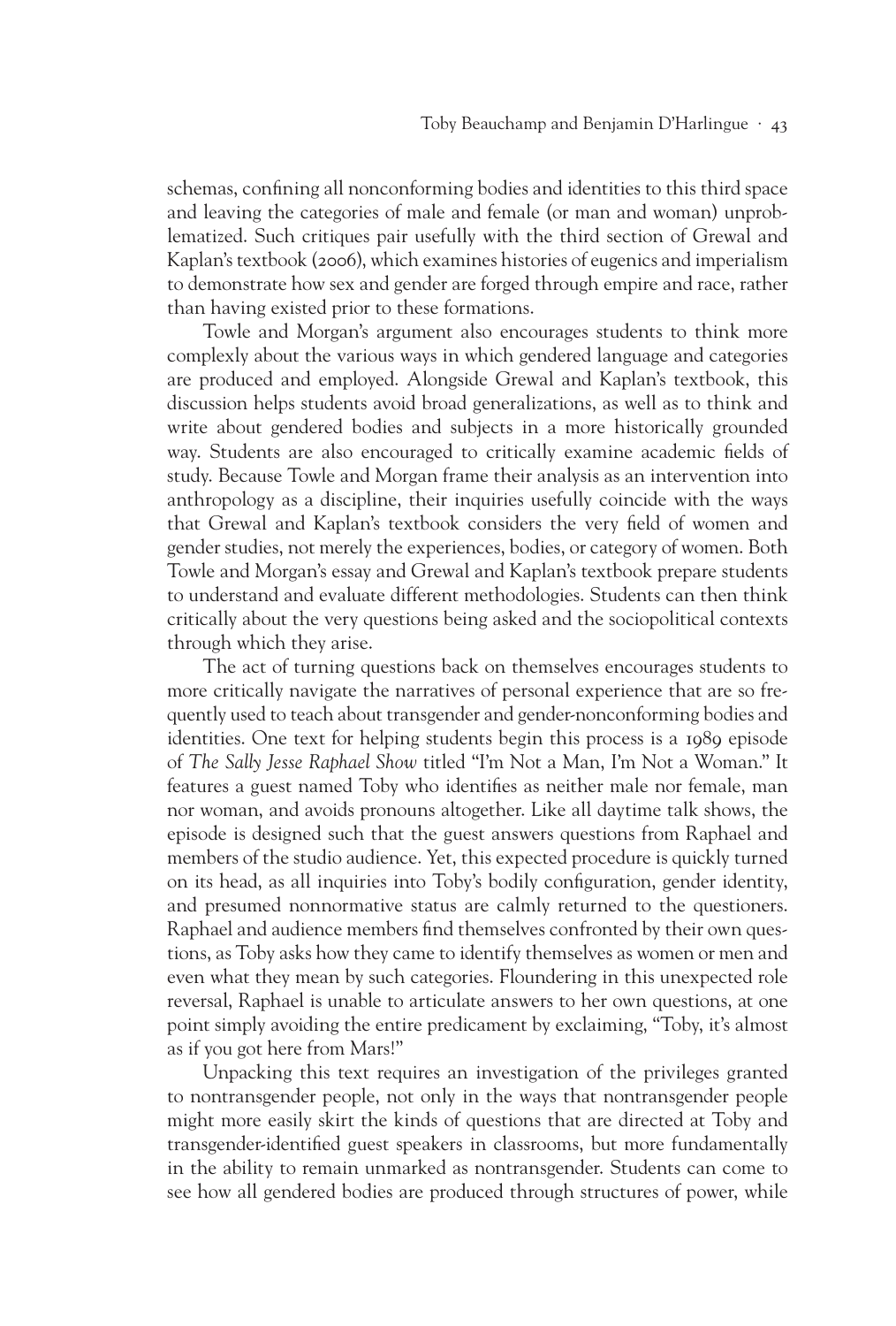## 44 · *Feminist Formations* 24.2

still foregrounding the ways that social, medical, and state policing of gender is disproportionately applied to subjects and bodies clearly marked as nonnormative. Why, we ask students, should these questions be directed only to Toby, and why is it so disruptive and unsettling for Raphael and many viewers, both onscreen and in the classroom, to be confronted with the same questions? More broadly, we ask students to consider how the very genre of the talk show—with its many similarities to the freak show—works to construct normative ideals of gender, race, class, dis/ability, and sexuality, prescribing a particular way of seeing for its audience. This particular episode of *The Sally Jesse Raphael Show* is noteworthy for the ways that the gender-nonconforming person does not remain positioned as the object of inquiry, even in the context of the talk-show format, which depends on just such a positioning. Toby actively refuses such a position and an easy reliance upon experience, throwing the show's structure into (productive) chaos.11

Although this particular example may be difficult to access, similar strategies can be employed in relation to any number of texts, including written personal narratives or even willing guest speakers, with instructors encouraging students not to ask direct questions about individuals' bodies or medical histories, but rather about why such questions themselves arise and what effects they may have. While often assumed to undo assumptions about the sex–gender binary, question-and-answer sessions based on personal experience might instead (re)produce ideals of normative gender as attached to particular bodily configurations, positioning the transgender-identified speaker as an abnormal object of inquiry. Students should thus be encouraged to consider how such questions may work to uphold oppressive gender structures.

This pedagogical approach opens up space for making crucial connections to the ways that various bodies marked as deviant, monstrous, or abnormal are policed and examined through any number of sites, including family and kinship formations, legal and medical institutions, criminal-justice systems, media representations, and educational systems. Thus, *The Sally Jesse Raphael Show* episode or other personal-narrative texts need not be relegated to a special section on transgender topics, or even simply to a section on media cultures. With the above approach, it may also be productive to schedule such texts during sections on Western medicine and eugenics, citizenship and state power, and law and criminal-justice systems. Personal narratives can serve as texts for critical analyses, rather than seemingly transparent facts of experience, and link transgender bodies, subjectivities, and politics to broader course topics and theoretical concepts, avoiding the additive model of syllabus design.

Along similar lines, consider *Toilet Training*, a 2003 documentary by Tara Mateik and the Sylvia Rivera Law Project, which addresses the policing and disciplining of gender-nonconforming bodies and subjects in relation to gendersegregated bathrooms. Examining bathrooms in schools, workplaces, and public spaces, the film interviews a range of individuals who have experienced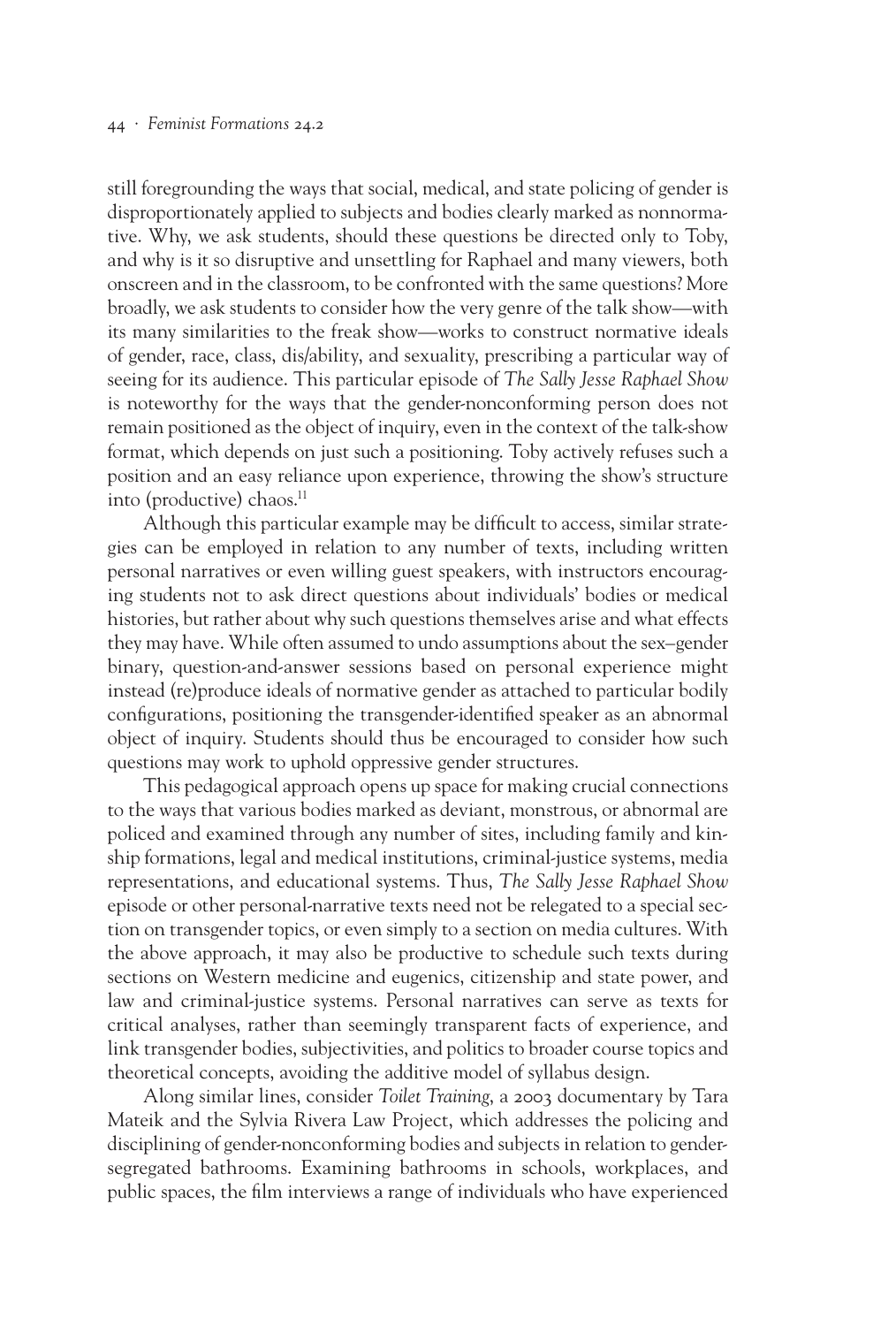harassment or violence in bathrooms, as well as lawyers, teachers, activists, and feminist scholars. While some transgender-identified individuals are interviewed, these segments do not focus on individual personal histories or bodies; rather, they highlight different perspectives and analyses of gender regulation, examining how such practices are bound up with the regulation of race, sexuality, disability, and class status. Interviewing various people who are perceived to transgress gender norms, and thus implicitly conveying that all bodies are subject to such regulation, the film makes clear that the policing of gender extends beyond transgender-identified people. It treats transgender as one of many critical categories of identity, refusing to position transgender bodies as exceptions or as special objects of inquiry.

*Toilet Training* also includes an educational toolkit—downloadable from the Sylvia Rivera Law Project website—with suggested discussion questions and an interview that Mimi Nguyen (2003) conducted with attorney Dean Spade and author Craig Willse, describing Spade's 2002 arrest for reportedly being in the "wrong" restroom at New York City's Grand Central Terminal. Assigning the interview alongside the documentary opens a number of productive discussion points, as Spade and Willse name gender as a regulatory system intimately connected to racialization processes, consumer capitalism, the policing of public spaces, the prison industrial complex, and systems of heterosexism and homophobia. Similarly, the film itself creates opportunities for nuanced discussions of gender regulation in relation to disability rights, public education systems, and violence against women and other marginalized groups. Here, bathrooms provide a concrete example for discussions of many central debates in the field of women and gender studies, including, but not limited to, questions of transgender inclusion.

*Toilet Training* might be taught as part of a section on the criminal-justice system, demonstrating the connections among state-policing practices, the prison-industrial complex, and critical legal theory. The documentary's discussion of consistent arrests of transgender women of color in New York City's public bathrooms can be read alongside Spade's arrest as a white transgender man engaged in a political demonstration, thereby encouraging students to consider how racialization processes and economic injustice work with and complicate regulatory gender systems for all subjects. Further, the film's attention to questions of violence against women—arguing that within much feminist work, this debate operates on narrow definitions of the terms "violence," "women," and "safety"—supports a more nuanced classroom discussion of anti-violence theory and activism. For example, it asks us to consider the construction of safety as something purportedly accomplished through gender-segregated spaces, such as multi-stall, binary-gendered bathrooms. Interviewees in the film note that such constructions may still be unsafe, even for many normatively gendered individuals, in a variety of ways; for example, racism, classism, and sexual assault are still possible, even if all occupants of a space are nontransgender women. Such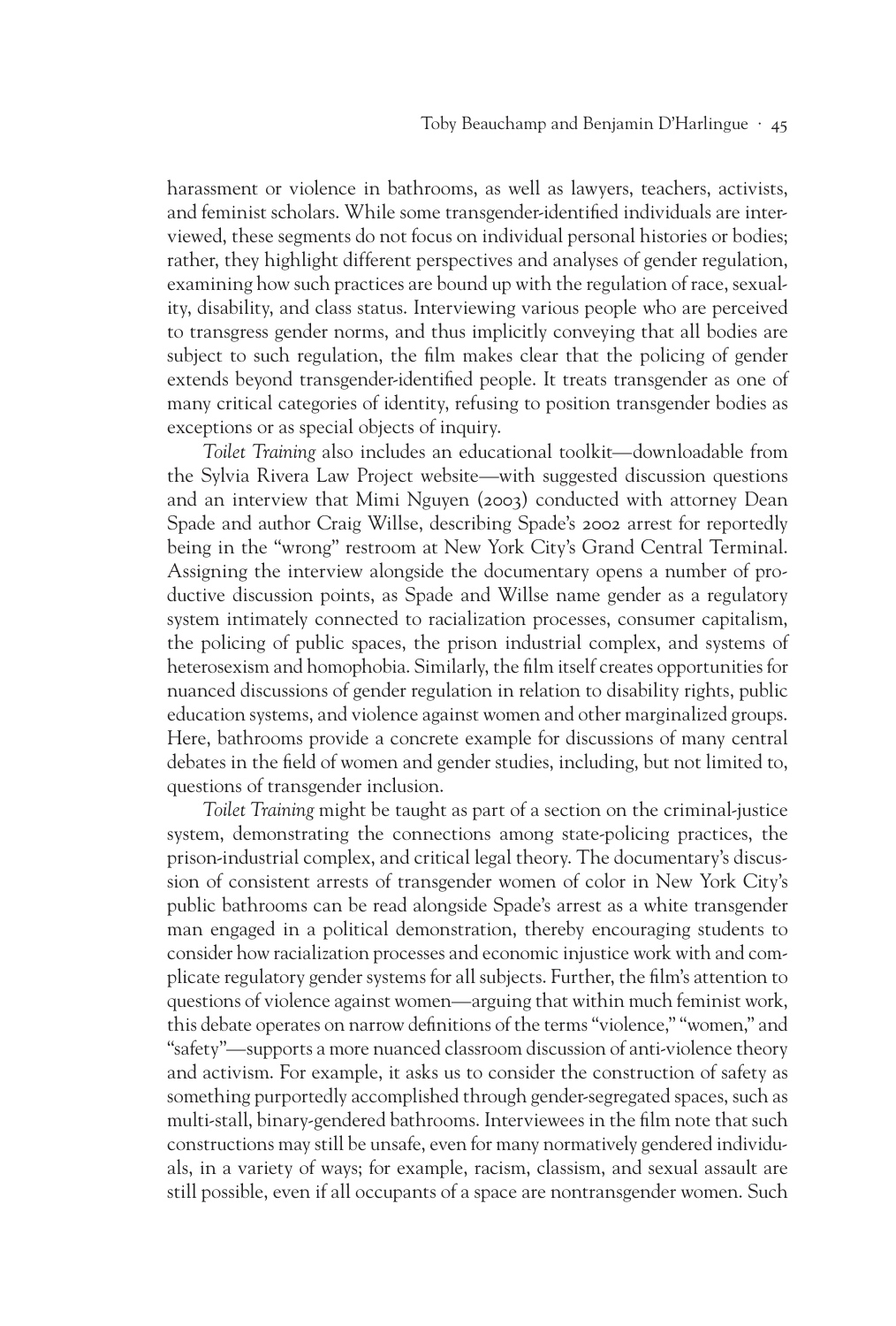questions help move classroom discussions into more complex considerations of anti-violence organizing and encourage students to question how and by whom safety is defined for a range of bodies and spaces. In contrast to films like *Socially Acceptable?* (2003), *Toilet Training* actively resists conflating gender with body parts, and those racialized/sexualized body parts with violence, and instead offers analyses and possibilities for change that carefully attend to systemic violence and state power. This framework is aligned with the project's overall approach, which aims not to incorporate more subjects comfortably into existing structures of power, but to critically examine and transform those structures themselves.

In this way, *Toilet Training* usefully avoids both the additive-model approach and the space of exception—troubling strategies that go hand in hand. The additive model inscribes transgender and gender-nonconforming bodies as an addendum, afterthought—the necessary and constitutive outside that allows for the maintenance of hegemonic gender. Exception entails not exclusion per se, but an included exclusion that functions as a scripted transgression enabling certain women's studies projects and classrooms to take nontransgender subjects as the proper subjects of gender and the regular objects of women's studies inquiry. While adding transgender subjects to the curriculum, women's studies leaves intact a theoretical and pedagogical framework that centralizes nontransgender subjects as the default. The theoretical gymnastics then required to enact this addition entail the logic of exception, whereby transgender and gender-nonconforming subjects are addressed though need not be taken up on the same terms as nontransgender subjects. The notion that (certain) transgender subjects are comparable to or aberrational within the category of women erases the intersections between these categories, the modes of differentiation that organize identities hierarchically, and the structures of power through which all gendered subjects are interpellated.

Avoiding this erasure requires reformulating the very terms by which gender is thought and taught in women's studies. As Gayle Salamon suggests in "Transfeminism and the Future of Gender" (2008), transgender bodies and subjects are already fully within women's studies' area of inquiry, and transgender studies can use the theories and methods that women's studies has developed to give an account of gender. Yet this will only be possible inasmuch as women's studies can offer a rigorous genealogy of gender that does not stem from an assumed transgender–nontransgender binary of embodiment. In this context, the aim is not to make the category of transgender align more easily with the category of women, but rather to critique these categories themselves. Wiegman (2002) notes that the ongoing scholarly strength of women's studies does not stem from demarcating and concretizing its objects and areas of inquiry, but rather it is by troubling and genealogizing the production of the categories of analysis that women's studies continually reaffirms its theoretical intervention.

In the space of the women's studies classroom, this intervention cannot emerge simply through exceptional and additive inclusions of transgender and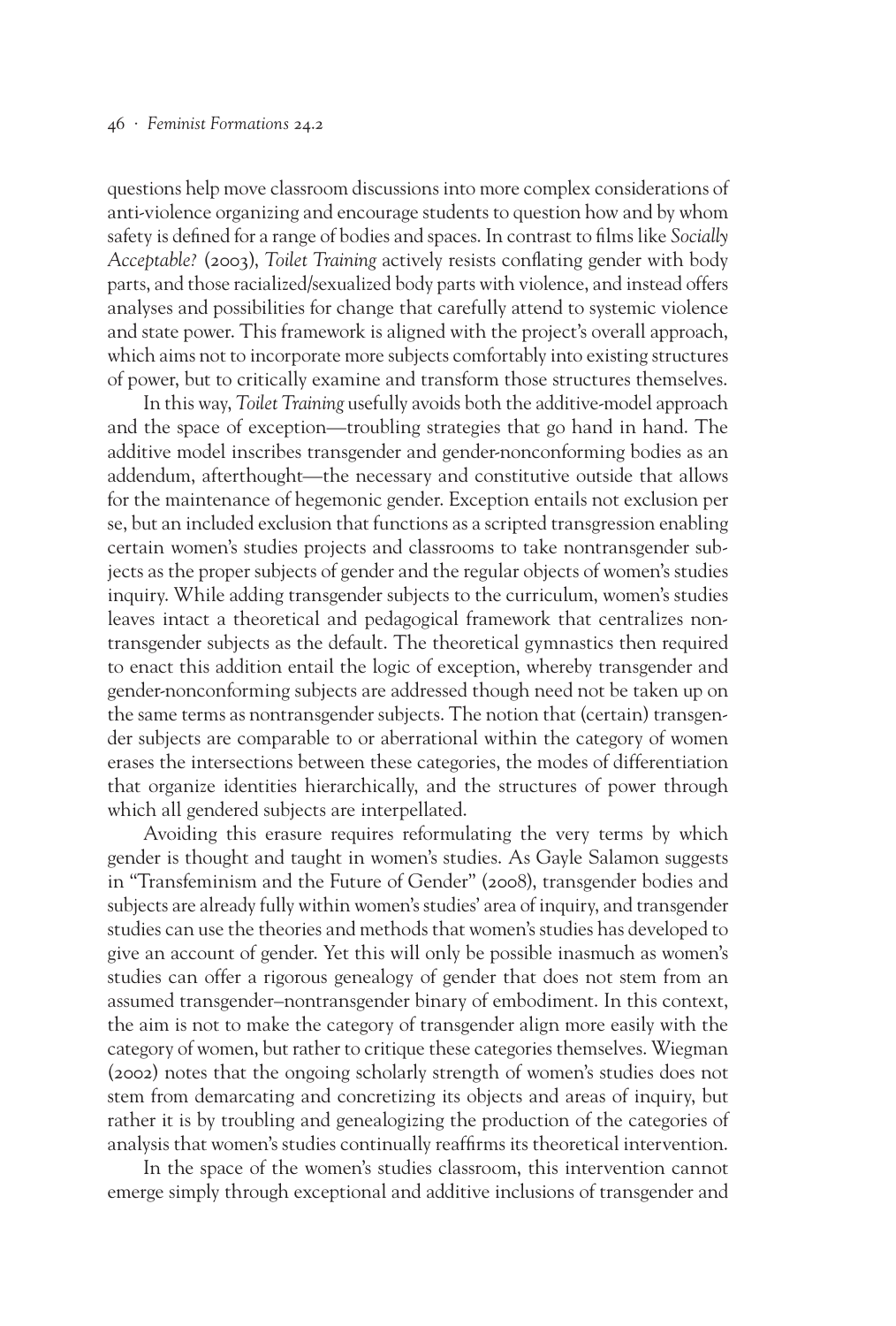gender-nonconforming bodies and subjects. Rather than constituting supplements to already-formed women and gender studies courses, considerations of these bodies and subjects offer one of many ways to pursue a critical examination of gendered bodies and systems of power more broadly. Teaching about transgender and gender-nonconforming bodies in this way is transformative for teachers and students in ways that an additive approach cannot be. It alters the very structure of the syllabus, such that units designed around discrete identities or experiences become impossible to maintain. It reframes teaching practices and the levels of engagement asked of students, such that class discussions cannot simply remain at the level of basic fact-gathering, but instead also interrogate methodologies and the sociopolitical effects that such methods might have. And it radically shifts the focus of the classroom itself, such that nontransgender students and instructors no longer occupy the unmarked position of privileged investigator, but instead grapple with gendering processes alongside any transgender-identified individuals in the classroom. Fundamentally restructuring the women's studies classroom and curriculum in this way assists students and teachers in formulating a more critical and complex understanding not only of gendered structures of power, but of the field of women's studies more broadly.

# **Acknowledgments**

For their careful readings and generous feedback at various stages of this article, we are grateful to Cynthia Degnan, Caren Kaplan, Yasmine Orangi, Erica Rand, and Juana María Rodríguez, as well as to the anonymous reviewers. We also thank our many colleagues affiliated with cultural studies at the University of California, Davis for their intellectual and pedagogical support.

*Toby Beauchamp is a University of California President's Postdoctoral Fellow in Communication at UC San Diego. He holds a Ph.D. in cultural studies from UC Davis and is currently completing a book manuscript on transgender politics and U.S. surveillance practices. He can be reached at tbeauchamp@ucsd.edu.*

*Benjamin D'Harlingue is a lecturer in Communication at St. Mary's College of California. He received his Ph.D. in cultural studies from the University of California, Davis. He can be reached at bad6@stmarys-ca.edu.*

# **Notes**

1. Both "transgender" and "transsexual" are contested and continually negotiated terms. For the purposes of this article, we use *transgender* to refer to those bodies and subjects that identify or are identified in ways that exceed normatively bounded categories of man or woman. We use *gender-nonconforming* as a broader term encompassing many (although perhaps not all) transgender subjects, as well as those bodies and subjects that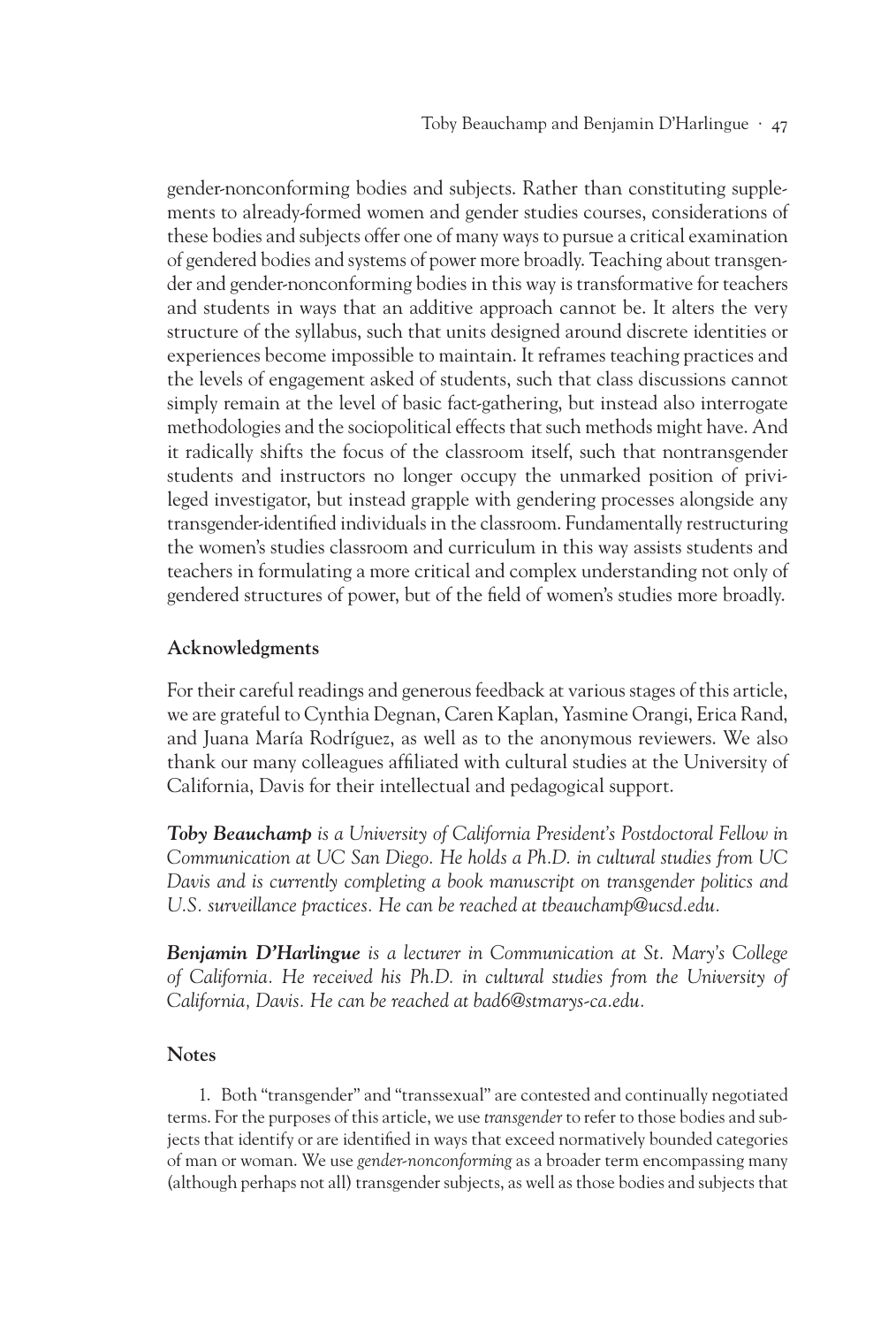### 48 · *Feminist Formations* 24.2

break from idealized gender binaries or are interpreted as nonconforming, because of the ways that gender norms are read through mutually constitutive categories like race, class, sexuality, religion, disability, and nationality. For our purposes here, transgender gestures more toward identity and identification, whereas gender-nonconforming addresses a relation to norms that may involve, but need not rest on, identity and identification. These broader and less rigid terms are useful precisely because we are interested not only in pedagogical engagements with transgender-identified people, but also in the wider range of gendered practices, identities, and bodies that inhabit and emerge in women's studies classrooms. Where "transsexual" appears in this article, it refers to specific work by scholars who have taken up the term.

2. Susan Stryker's introduction to the 1998 *GLQ* "Transgender Issue" suggests that by the late 1990s, women and gender studies, media studies, cultural studies, and queer studies were all beginning to engage with transgender studies' questions and interventions. She notes that "at least four reputable academic journals besides *GLQ* (*Social Text*, the British *Journal of Gender Studies*, the media studies journal *Velvet Light Trap*, and the new *Sexualities*) have scheduled transgender studies special issues for 1998, when a major anthology, *Reclaiming Gender*, is also due out from Cassell" (146).

3. Throughout this essay, we shift between "women's studies" and "women and gender studies," a move that highlights ongoing conversations about the proper name for both the field and its object(s) of study. Wiegman's essay (2002) suggests that we might rethink these questions, "interrupting the demand for referential coherence in order to define the impossibility of coherence as a central problematic and most important animating feature of feminism as a knowledge formation in the contemporary academy" (107). Following this critique, we aim to avoid constraining subjects and fields within language. While our article asks for close attention to the work of language and the attachments that particular terms have been made to carry or may come to carry, we attempt to move beyond an empiricist desire to define identities, bodies, or fields of study with finality and accuracy. Instead, we intend to disrupt the imperative to anchor terms to rigid meanings. We are more concerned here with the work that terms do in relation to structures of power.

4. The category of intersex is frequently taught alongside or collapsed into the category of transgender. We purposely limit our discussion in this article mostly to transgender and gender-nonconforming bodies and identities to avoid the pattern of conflating intersex and transgender issues. We believe that discussions about ethical and productive strategies for specifically incorporating intersex issues into women and gender studies curriculums are vital, and acknowledge the work already published on this topic by Emi Koyama and Lisa Weasel (2002), as well as by April Herndon's "Teaching Intersex Issues" (2006) for the Intersex Society of North America, among others.

5. In *TransLiberation: Beyond Pink and Blue*, Leslie Feinberg (1998) discusses hir preference for gender-neutral pronouns such as "ze" and "hir," writing that the struggle to identify oneself with words offers "the gift of new language—of fresh concepts," and can "help change the way people think about what's 'natural' and 'normal'" (72). This consideration of pronoun options can play a useful role in classroom discussions of language and the discursive production of gender, as we note later in this article.

6. For further discussion, see Susan Stryker's "Transgender Studies: Queer Theory's Evil Twin" (2004). Stryker notes that "[w]hile queer studies remains the most hospitable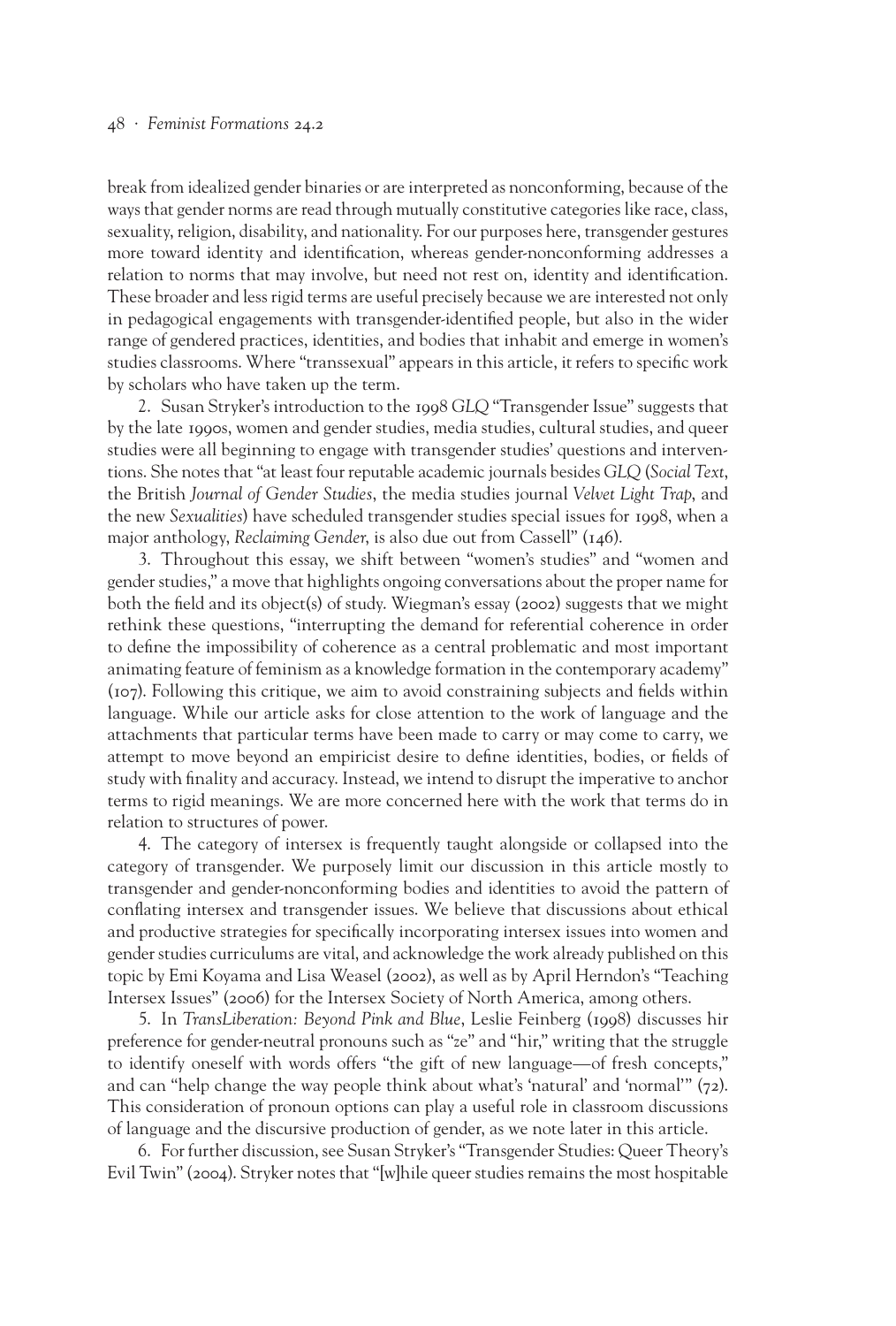place to undertake transgender work, all too often *queer* remains a code word for 'gay' or 'lesbian,' and all too often transgender phenomena are misapprehended through a lens that privileges sexual orientation and sexual identity as the primary means of differing from heteronormativity" (214).

7. We draw here on the Foucauldian understanding of genealogy, a type of critique that traces the various emergences of concepts or sociopolitical phenomena that are frequently spoken of as timeless or ahistorical, while explicitly refusing to seek their truth, origin, or linear development. Judith Butler (1999) usefully describes a genealogical critique as one that "investigates the political stakes in designating as an *origin* and *cause* those identity categories that are in fact the *effects* of institutions, practices, discourses with multiple and diffuse points of origin" (xxix).

8. For further discussion of the historical relationships among sexualities, gendered bodies, and scientific racism, see Siobhan B. Somerville's *Queering the Color Line: Race and the Invention of Homosexuality in American Culture* (2000) and Jennifer Terry's *An American Obsession: Science, Medicine, and Homosexuality in Modern Society* (1999).

9. As with any pedagogical strategy, this is not a move without risks. Transgenderidentified students may find themselves having to choose whether or not to come out to the instructor in their confidential information form, a choice often fraught with anxiety and safety concerns. Yet most social interaction, particularly in the classroom, tends to force this choice regardless, and we have found that explicitly framing this as a choice that all gendered subjects make can better help alleviate the ways by which such a choice is unevenly weighted for certain subjects.

10. For detailed discussion of the politics of language regarding the term "transgender," see David Valentine's *Imagining Transgender: An Ethnography of a Category* (2007). For related discussions involving the use of the terms "gay" and "lesbian" in relation to non-Western subjects, see Martin Manalansan's "In the Shadow of Stonewall: Examining Gay Transnational Politics and the Diasporic Dilemma" (1997) and Joseph Massad's *Desiring Arabs* (2007).

11. This episode might be usefully taught in conjunction with Peggy Phelan's *Unmarked: The Politics of Performance* (1993), which argues, contra visibility politics, that for marginalized subjects, there may be political potential in pursuing the unmarked.

## **References**

- Bornstein, Kate. 1994. *Gender Outlaw: On Men, Women, and the Rest of Us.* New York: Vintage Books.
- Buffie, Erna, and Elise Swerhone, dirs. 1999. *The Pill*. Documentary film produced by the National Film Board of Canada. New York: Women Make Movies.
- Butler, Judith. 1999. *Gender Trouble: Feminism and the Subversion of Identity*. New York: Routledge.
- Cooper, Sara E., and Connor James Trebra. 2006. "Teaching Transgender in Women's Studies: Snarls and Strategies." *Journal of Lesbian Studies* 10(1/2): 151–80.
- Eng, David. 2005. *Racial Castration: Managing Masculinity in Asian America.* Durham, NC: Duke University Press.

Fanon, Frantz. 1967. *Black Skin, White Masks.* New York: Grove Press.

Feinberg, Leslie. 2007. "We Are All Works in Progress." In *Women's Lives: Multicultural*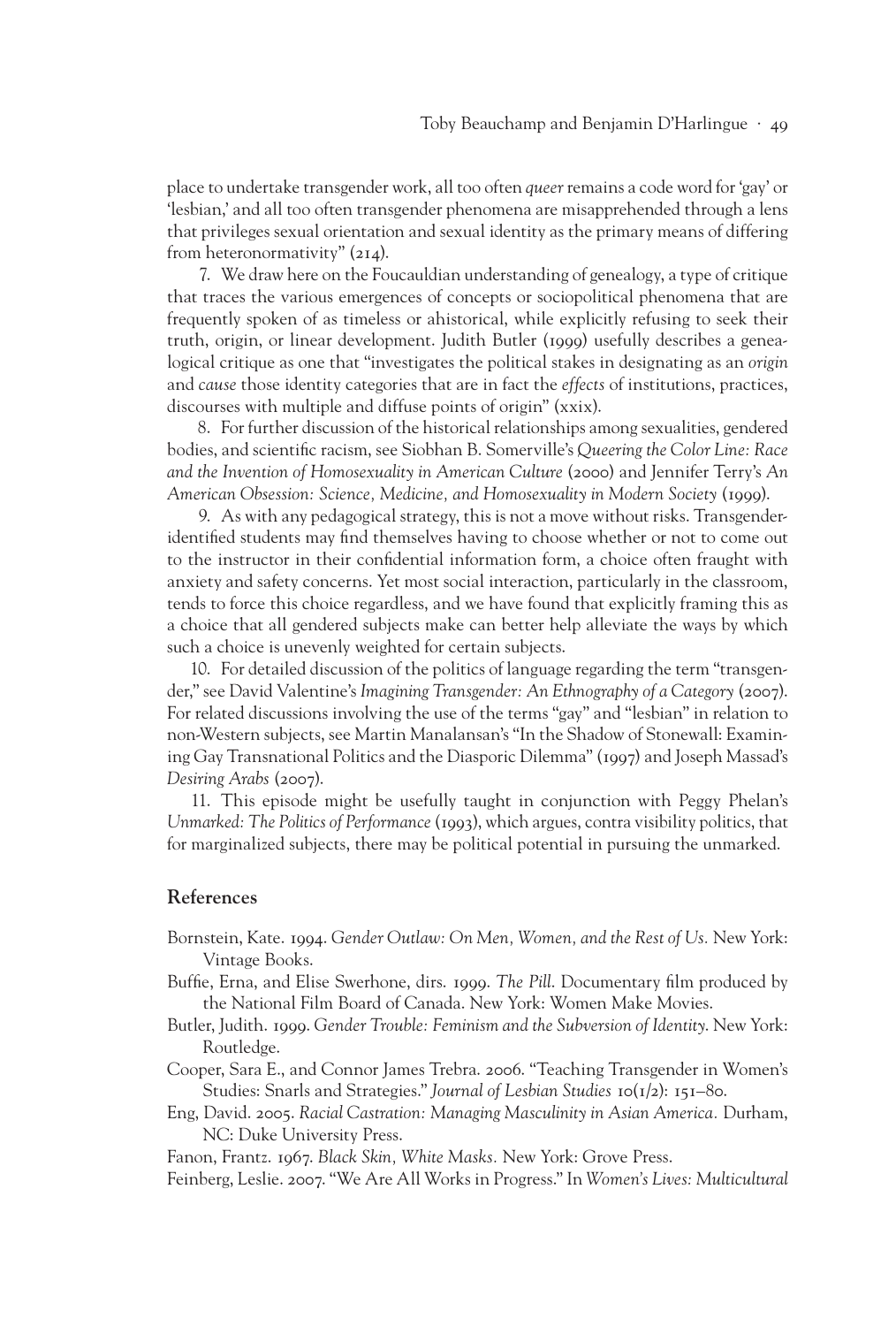50 · *Feminist Formations* 24.2

*Perspectives*, 4th ed., ed. Gwyn Kirk and Margo Okazawa-Rey, 193–97. New York: McGraw-Hill.

———. 1998. *TransLiberation: Beyond Pink or Blue.* Boston: Beacon Press.

- Grewal, Inderpal, and Caren Kaplan, eds. 2006. *An Introduction to Women's Studies: Gender in a Transnational World,* 2nd ed. New York: McGraw-Hill.
- Herndon, April, ed. 2006. "Teaching Intersex Issues." Intersex Society of North America, summer. Accessed 12 May 2009. <http://www.isna.org/files/teaching\_packet.pdf>.
- "I'm Not a Man, I'm Not a Woman." 1989. *The Sally Jesse Raphael Show*, 29 September episode. New York: NBC. Videocassette.
- Jhally, Sut, dir. 1999. *Killing Us Softly 3*. Northampton, MA: Media Education Foundation. Lecture.
- Kesselman, Amy, Lily D. McNair, and Nancy Schniedewind, eds. 2008. *Women: Images and Realities, A Multicultural Anthology,* 4th ed. New York: McGraw-Hill.
- Kirk, Gwyn, and Margo Okazawa-Rey, eds. 2007. *Women's Lives: Multicultural Perspectives,* 4th ed. New York: McGraw-Hill.
- Koyama, Emi, and Lisa Weasel. 2002. "From Social Construction to Social Justice: Transforming How We Teach about Intersexuality." *Women's Studies Quarterly*  $30(1/2)$ : 169–78.
- Manalansan, Martin. 1997. "In the Shadow of Stonewall: Examining Gay Transnational Politics and the Diasporic Dilemma." In *The Politics of Culture in the Shadow of Capital*, ed. Lisa Lowe and David Lloyd, 485–505. Durham, NC: Duke University Press.
- Massad, Joseph. 2007. *Desiring Arabs.* Chicago: University of Chicago Press.
- Mateik, Tara, dir. 2003. *Toilet Training*. New York: Sylvia Rivera Law Project. Documentary.
- Mercer, Kobena. 1994. *Welcome to the Jungle: New Positions in Black Cultural Studies.* New York: Routledge.
- Namaste, Viviane K., and Georgia Sitara. 2005. "Inclusive Pedagogy in the Women's Studies Classroom: Teaching the Kimberly Nixon Case." In Namaste, *Sex Change, Social Change: Reflections on Identity, Institutions, and Imperialism*, 60–81*.* Toronto, ON: Women's Press.
- Nguyen, Mimi. 2003. "Interview with *Maximum Rock and Roll*." In "*Toilet Training*: Companion Guide for Activists and Educators," Sylvia Rivera Law Project. Accessed 10 February 2009. <http://www.srlp.org/toolkit/interview.pdf>.
- Phelan, Peggy. 1993. *Unmarked: The Politics of Performance.* New York: Routledge.
- Reis, Elizabeth. 2004. "Teaching Transgender History, Identity, and Politics." *Radical History Review* 88: 166–77.
- Rudman, Lisa, prod. 2003. *Socially Acceptable? Violence Against Women—Contexts/ Solutions.* Davis: Regents of the University of California. Documentary.
- Salamon, Gayle. 2008. "Transfeminism and the Future of Gender." In *Women's Studies on the Edge*, ed. Joan Wallach Scott, 115–36. Durham, NC: Duke University Press.
- Scott, Joan Wallach. 1991. "The Evidence of Experience." *Critical Inquiry* 17(4): 773–97.
- Somerville, Siobhan B. 2000. *Queering the Color Line: Race and the Invention of Homosexuality in American Culture.* Durham, NC: Duke University Press.
- Stryker, Susan. 2004. "Transgender Studies: Queer Theory's Evil Twin." *GLQ* 10(2): 211–313.